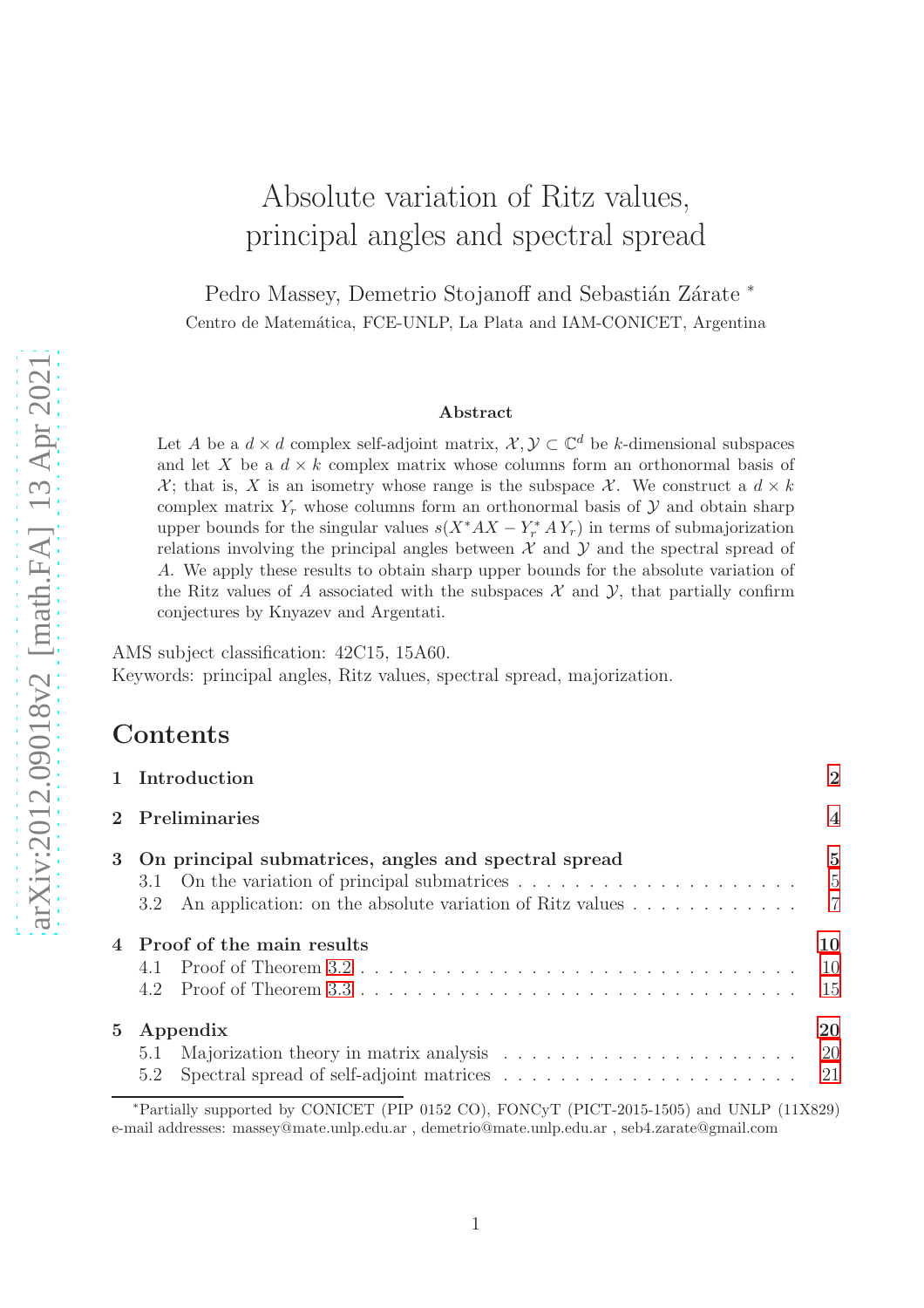### <span id="page-1-0"></span>1 Introduction

The problem of computing eigenvalues and invariant subspaces of self-adjoint matrices is ubiquitous in applications of linear algebra and numerical analysis. For example, given a  $d \times d$  complex positive semidefinite matrix A, we could be interested in computing a low rank matrix approximation, which is an essential tool to deal with large and/or sparse self-adjoint matrices (see [\[17,](#page-21-0) [18,](#page-21-1) [19\]](#page-21-2)); in this case, optimal approximations of A of rank k are constructed in terms of invariant subspaces associated with the k largest eigenvalues of A. In general, there is no universal effective solution to these problems; there are several fundamental algorithmic methods for the computation of *approximate* eigenvalues and invariant subspaces, and the best suited such method typically depends on the context. One common fundamental aspect of these algorithms is the assessment of the quality of a subspace (and its associated Ritz values), as a candidate for an approximate invariant subspace (and approximate eigenvalues). Indeed, let X be a  $d \times k$  complex matrix whose columns form an orthonormal basis of a k-dimensional subspace  $\mathcal{X}$ . Then,  $\mathcal{X}$  is an A-invariant subspace if and only if the so-called residual of A at X, given by  $R_X = AX - X(X^*AX)$ , is the zero matrix. In this case, the Ritz values of A associated with  $\mathcal X$  that is, the eigenvalues  $\lambda(X^*AX) = (\lambda_j(X^*AX))_{j=1}^k$  (counting multiplicities and arranged non-increasingly) of the  $k \times k$  submatrix  $X^*AX$ , are eigenvalues of A. In general, if the residual is *small*, then we consider  $\mathcal X$  an approximate invariant subspace and its associated Ritz values as approximate eigenvalues of A.

The are some other, rather indirect, measures of the quality of a subspace  $\mathcal X$  as a possible invariant subspace of the complex  $d \times d$  self-adjoint matrix A, based of the local behavior of the Ritz values of A associated with subspaces  $\mathcal Y$  that are close to  $\mathcal X$  (an example of this phenomenon is described at the beginning of Section [3.2\)](#page-6-0). This fact has been one motivation for the study of the so-called absolute variation of Ritz values (see [\[1,](#page-21-3) [3,](#page-21-4) [8,](#page-21-5) [9,](#page-21-6) [10,](#page-21-7) [11,](#page-21-8) [15,](#page-21-9) [16,](#page-21-10) [20,](#page-22-0) [21,](#page-22-1) [22\]](#page-22-2)). In this context, we are interested in getting upper bounds for (some measure of) the vector

<span id="page-1-1"></span>
$$
|\lambda(X^*AX) - \lambda(Y^*AY)| := (|\lambda_j(X^*AX) - \lambda_j(Y^*AY)|)_{j=1}^k \in \mathbb{R}_{\geq 0}^k,
$$
 (1)

where X and Y are  $d \times k$  isometries with ranges  $R(X) = \mathcal{X}$  and  $R(Y) = \mathcal{Y}$ . By continuity of eigenvalues, the absolute variation of Ritz values is controlled by the distance between the subspaces  $\mathcal X$  and  $\mathcal Y$ ; as a vector valued measure of distance between the subspaces  $\mathcal X$  and  $\mathcal Y$ , we consider the principal angles between  $\mathcal X$  and  $\mathcal Y$ , denoted  $\Theta(\mathcal X, \mathcal Y) = (\theta_j)_{j=1}^k \in [0, \pi/2]^k$ , that are the angles whose cosines are the singular values of  $X^*Y$  arranged in non-decreasing order and counting multiplicities.

On the other hand, it turns out that the absolute variation of Ritz values is also controlled by the spread of the eigenvalues of A (independently of the subspaces  $\mathcal X$  and  $\mathcal Y$ ); notice that in the extreme case in which  $A = a I_d$  is a multiple of the identity matrix, or equivalently when the spread of the eigenvalues of A is zero, then  $X^*AX = a I_k = Y^*AY$  so the variation of Ritz values is also zero. As a vector valued measure of the spread of the eigenvalues of  $A$ , Knyazev and Argentati (see [\[10\]](#page-21-7)) have suggested to consider the so-called *spectral spread of* A, denoted  $Spr^+(A)$ , given by

$$
Spr^{+}(A) = (\lambda_{j}(A) - \lambda_{d-j+1}(A))_{j=1}^{h} \in (\mathbb{R}_{\geq 0}^{h})^{\downarrow},
$$

where  $h = \left[\frac{d}{2}\right]$  (integer part). In this context, they have conjectured the following (autonomous) *a priori* upper bounds (see [\[10,](#page-21-7) Conjecture 2.1]): given two  $d \times k$  isometries X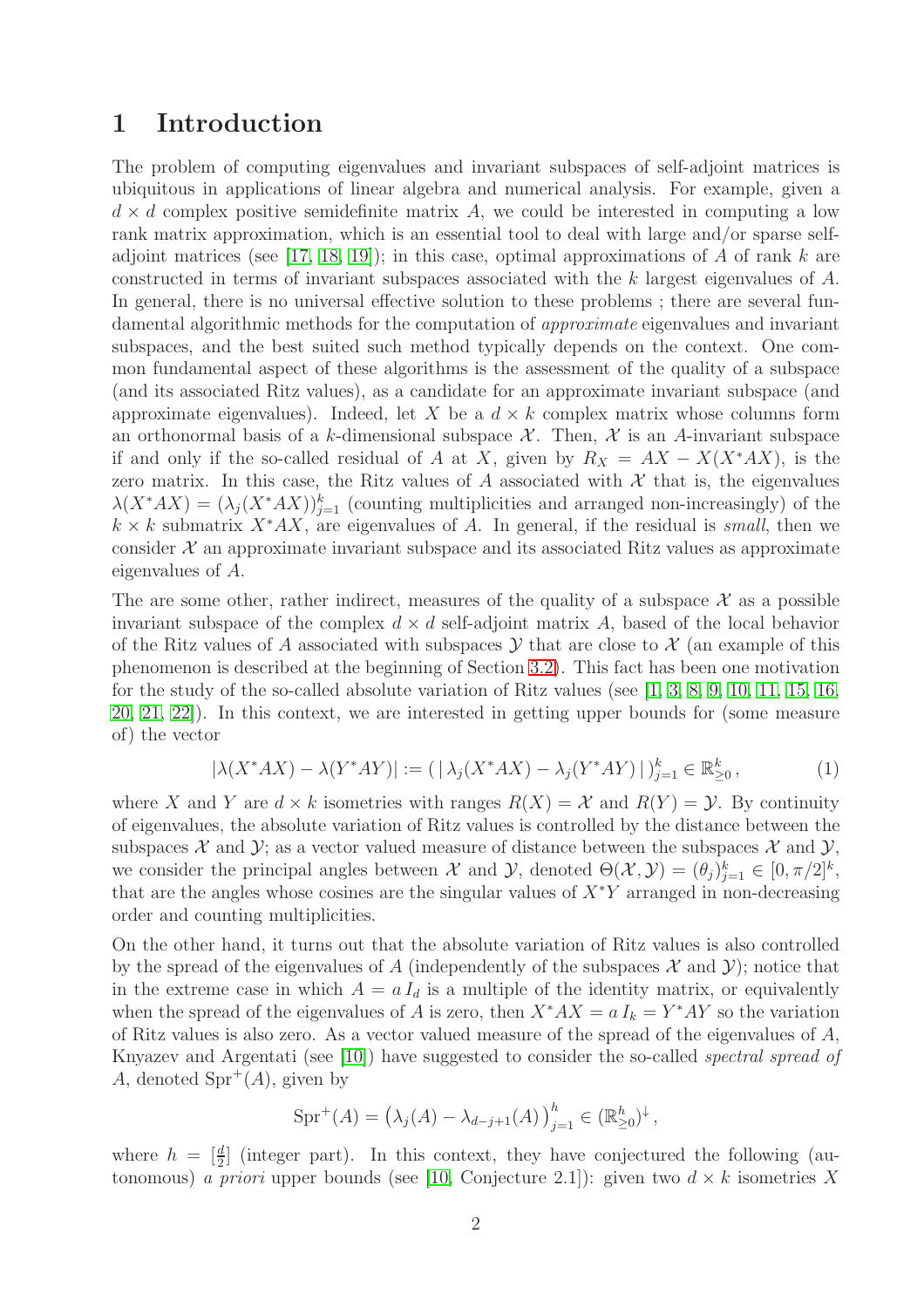and Y then

<span id="page-2-3"></span>
$$
|\lambda(X^*AX) - \lambda(Y^*AY)| \prec_w \sin(\Theta(\mathcal{X}, \mathcal{Y})) \operatorname{Spr}^+(A), \tag{2}
$$

where multiplication is performed entry-wise and  $\prec_w$  denotes *submajorization*, which is a pre-order relation between real vectors (see Section [2](#page-3-0) for details). Moreover, if in addition the subspace  $\mathcal X$  is A-invariant then they have also conjectured that

<span id="page-2-4"></span>
$$
|\lambda(X^*AX) - \lambda(Y^*AY)| \prec_w \sin(\Theta(\mathcal{X}, \mathcal{Y}))^2 \operatorname{Spr}^+(A). \tag{3}
$$

There has been important progress in this direction, and there are several related results and numerical evidence supporting these conjectures (see [\[8,](#page-21-5) [10,](#page-21-7) [13\]](#page-21-11)).

Based on Lidskii's additive inequality, in order to bound the absolute variation of Ritz values we can look for upper bounds of the singular values

<span id="page-2-0"></span>
$$
s(X^*AX - Y^*AY) \in \mathbb{R}^k,
$$
\n<sup>(4)</sup>

where  $s(Z) \in \mathbb{R}^d$  denotes the vector of singular values of a  $d \times d$  complez matrix Z, counting multiplicities and arranged in non-decreasing order. As opposed to the variation of Ritz values in Eq. [\(1\)](#page-1-1), the singular values in Eq. [\(4\)](#page-2-0) actually depend on the particular choices of partial isometries X and Y with fixed ranges  $R(X) = X$  and  $R(Y) = Y$ . Motivated by geometric insights, given the isometry  $X \in \mathcal{M}_{d,k}(\mathbb{C})$  with range  $R(X) = \mathcal{X}$  and the subspace Y as above, we will choose an explicit (and convenient)  $Y = Y_r$  and obtain upper bounds for the singular values in Eq. [\(4\)](#page-2-0) in terms of submajorization relations involving the principal angles between  $\mathcal X$  and  $\mathcal Y$  and the spectral spread of A (see Section [3.1](#page-4-1) for a detailed description of our main results regarding this problem). In a sense, our approach corresponds to the study of the stability of the *restricted* submatrix extraction process  $(A, X, Y) \mapsto Y_r^* A Y_r$ around the fixed data  $(X, A)$ , where  $Y_r = Y_r(X, Y)$  has an explicit dependence that we describe in detail in Section [4.](#page-9-0)

Once we have obtained such upper bounds we can apply Lidskii's additive inequality and obtain the following upper bounds for the absolute variation of Ritz values:

<span id="page-2-1"></span>
$$
|\lambda(X^*AX) - \lambda(Y^*AY)| \prec_w \Theta(\mathcal{X}, \mathcal{Y}) \text{Spr}^+(A), \qquad (5)
$$

where multiplication is performed entry-wise, and if in addition the subspace  $\mathcal X$  is an Ainvariant subspace:

<span id="page-2-2"></span>
$$
|\lambda(X^*AX) - \lambda(Y^*AY)| \prec_w \Theta(\mathcal{X}, \mathcal{Y})^2 \operatorname{Spr}^+(A).
$$
 (6)

Although our results do not settle the conjectures in their original form, our upper bounds in Eqs. [\(5\)](#page-2-1) and [\(6\)](#page-2-2) are comparable with those conjectured in Eqs. [\(2\)](#page-2-3) and [\(3\)](#page-2-4) for the general and the invariant case, specially for perturbations Y of X, since  $\lim_{\theta\to 0^+} \frac{\sin(\theta)}{\theta} = 1$ . Moreover, we include a family of examples that show that our vector valued upper bounds are sharp (see Section [3.2\)](#page-6-0): explicitly, we show that there exist selections of  $d \times k$  isometries  $Y(t) \neq X$ for  $t \in (0,1)$  such that

$$
\lim_{t\to 0^+} Y(t) = X \quad \text{and} \quad \lim_{t\to 0^+} \frac{|\lambda(X^*AX) - \lambda(Y(t)^*AY(t))|}{\Theta(\mathcal{X}, \mathcal{Y}(t))\operatorname{Spr}^+(A)} = (1, \dots, 1) \in \mathbb{R}^k.
$$

The previous facts suggest that the upper bounds in Eqs. [\(5\)](#page-2-1) and [\(6\)](#page-2-2) could be a useful tool to deal with the case where  $Y$  is a perturbation of  $X$ .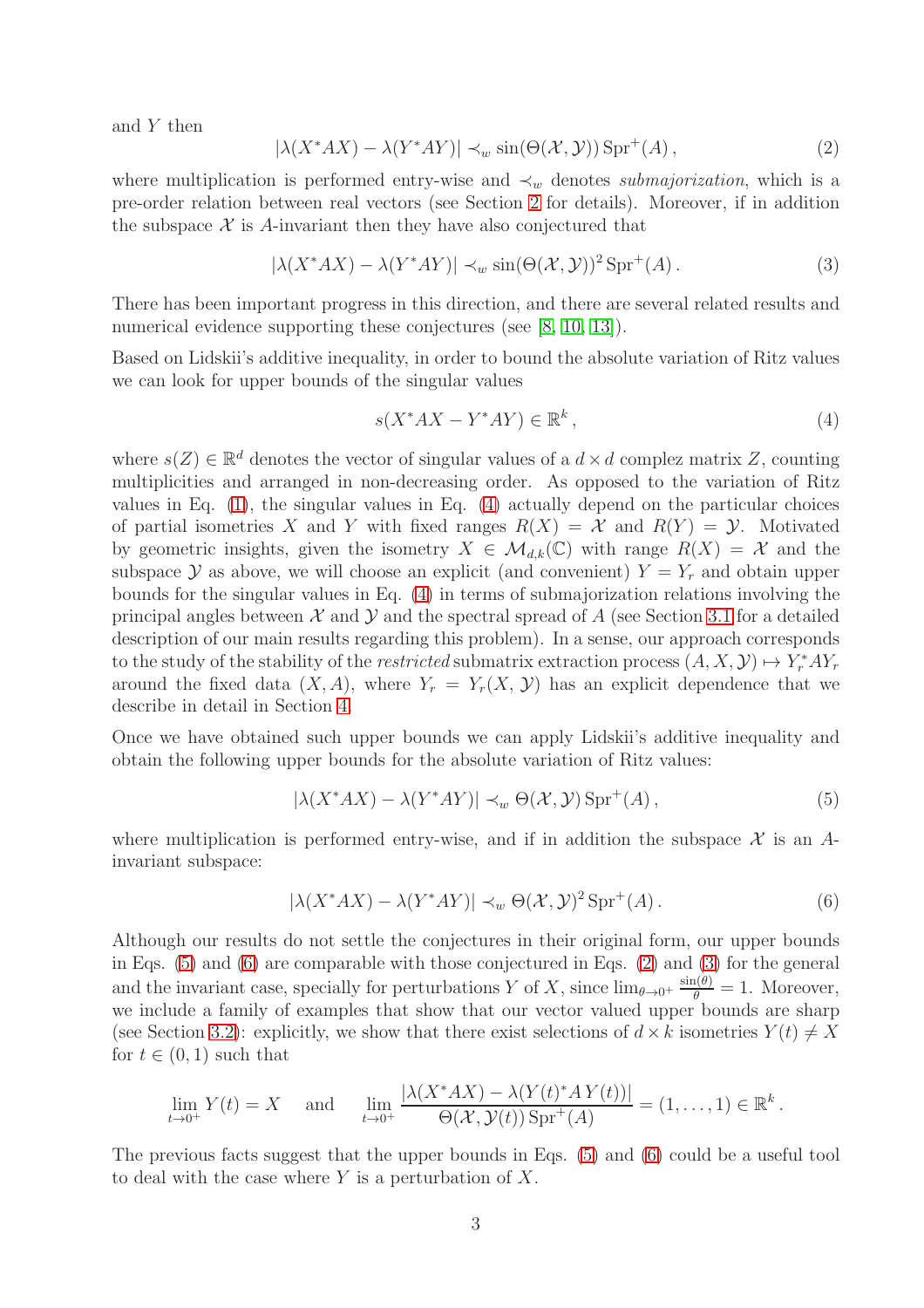The paper is organized as follows. In section [2](#page-3-0) we introduce the notation and terminology used throughout the paper. In Section [3](#page-4-0) we state our main results; indeed, in Section [3.1](#page-4-1) we state our results on the stability of the restricted submatrix extraction process  $(A, X, Y) \mapsto$  $Y_r^* A Y_r$  (for  $Y_r = Y_r(X, Y)$ ) explicitly constructed) around the fixed data  $(X, A)$ , in terms of the principal angles  $\Theta(\mathcal{X}, \mathcal{Y})$  and the spectral spread  $\text{Spr}^+(A)$ . In Section [3.2](#page-6-0) we apply the previous results to obtain upper bounds for the absolute variation of Ritz values. In Section [4](#page-9-0) we develop the proofs of the results in Section [3.1.](#page-4-1) Our approach is based on bounding the singular values of  $X^*AX - Y^*$ ,  $AY_r$  in terms of the integral of the singular values of the derivative  $\gamma'(t)$  of a smooth curve  $\gamma(t)$  joining  $X^*AX$  with  $Y_r^*AY_r$ . An essential part of our argument relies on the construction of a convenient curve  $\gamma(t)$ . Then, we apply recent results from [\[14\]](#page-21-12) for the spectral spread of self-adjoint matrices to bound the singular values of the derivative  $s(\gamma'(t))$ . We have included a short Appendix (Section [5\)](#page-19-0) with some facts related to majorization theory and the spectral spread of self-adjoint matrices, that are used throughout the paper.

## <span id="page-3-0"></span>2 Preliminaries

throughout our work.

Throughout our work we use the following.

Notation and terminology. We let  $\mathcal{M}_{d,k}(\mathbb{C})$  be the space of complex  $d \times k$  matrices and write  $\mathcal{M}_{d,d}(\mathbb{C}) = \mathcal{M}_d(\mathbb{C})$  for the algebra of  $d \times d$  complex matrices. We denote by  $\mathcal{H}(d) \subset \mathcal{M}_d(\mathbb{C})$  the real subspace of Hermitian (self-adjoint) matrices, by  $i \cdot \mathcal{H}(d)$  the space of skew-Hermitian matrices and by  $\mathcal{M}_d(\mathbb{C})^+$ , the cone of positive semi-definite matrices. Also,  $\mathcal{U}(d) \subset \mathcal{M}_d(\mathbb{C})$  denotes the group of unitary matrices. Given  $1 \leq k \leq d$  we denote  $\mathcal{I}(k, d)$  the set of isometries  $X \in \mathcal{M}_{d,k}(\mathbb{C})$  i.e. such that  $X^*X = I_k$ ; notice that  $\mathcal{I}(k, d)$  can be identified in a natural way with the complex Stiefel manifold. Moreover, if  $\mathcal{X} \subset \mathbb{C}^d$  is a k-dimensional subspace of  $\mathbb{C}^d$  we let  $\mathcal{I}_{\mathcal{X}}(k, d)$  denote those isometries  $X \in \mathcal{M}_{d,k}(\mathbb{C})$  with range  $R(X) = X$ .

For  $d \in \mathbb{N}$ , let  $\mathbb{I}_d = \{1, \ldots, d\}$ . Given a vector  $x \in \mathbb{C}^d$  we denote by  $D_x = \text{diag}(x_1, \ldots, x_d)$ the diagonal matrix in  $\mathcal{M}_d(\mathbb{C})$  whose main diagonal is x. Given  $x = (x_i)_{i \in \mathbb{I}_d} \in \mathbb{R}^d$  we denote by  $x^{\downarrow} = (x_i^{\downarrow})$  $i<sub>i</sub>$ <sub>i</sub>)<sub>i∈I<sub>d</sub> the vector obtained by rearranging the entries of x in non-increasing order.</sub> We also use the notation  $(\mathbb{R}^d)^{\downarrow} = \{x \in \mathbb{R}^d : x = x^{\downarrow}\}\$  and  $(\mathbb{R}_{\geq 0}^d)^{\downarrow} = \{x \in \mathbb{R}_{\geq 0}^d : x = x^{\downarrow}\}.$ For  $r \in \mathbb{N}$ , we let  $\mathbb{1}_r = (1, \ldots, 1) \in \mathbb{R}^r$ .

Given a matrix  $A \in \mathcal{H}(d)$  we denote by  $\lambda(A) = (\lambda_i(A))_{i \in \mathbb{I}_d} \in (\mathbb{R}^d)^{\downarrow}$  the eigenvalues of A counting multiplicities and arranged in non-increasing order. For  $B \in \mathcal{M}_d(\mathbb{C})$ ,  $s(B) =$  $\lambda(|B|) \in (\mathbb{R}_{\geq 0}^d)^{\downarrow}$  denotes the singular values of B, i.e. the eigenvalues of  $|B| = (B^*B)^{1/2} \in$  $\mathcal{M}_d(\mathbb{C})^+$ . Arithmetic operations with vectors are performed entry-wise i.e., in case  $x =$  $(x_i)_{i\in\mathbb{I}_k}, y=(y_i)_{i\in\mathbb{I}_k}\in\mathbb{C}^k$  then  $x+y=(x_i+y_i)_i, x y=(x_i y_i)_i$  and (assuming that  $y_i\neq 0$ , for  $i \in \mathbb{I}_k$   $x/y = (x_i/y_i)_i$ , where these vectors all lie in  $\mathbb{C}^k$ . Moreover, if we assume further which  $x, y \in \mathbb{R}^k$  then we write  $x \leq y$  whenever  $x_i \leq y_i$ , for  $i \in \mathbb{I}_k$ . Finally, given a function  $f: I \to \mathbb{R}$  defined on  $I \subseteq \mathbb{R}$  and  $x = (x_i)_{i \in \mathbb{I}_k} \in I^k$  then we set  $f(x) = (f(x_i))_{i \in \mathbb{I}_k} \in \mathbb{R}^k$  $\triangle$ Next we recall the notion of majorization between vectors, which will play a central role

**Definition 2.1.** Let  $x, y \in \mathbb{R}^k$ . We say that x is *submajorized* by y, and write  $x \prec_w y$ , if

$$
\sum_{i=1}^r x_i^{\downarrow} \le \sum_{i=1}^r y_i^{\downarrow} \quad \text{ for every } \quad r \in \mathbb{I}_k \, .
$$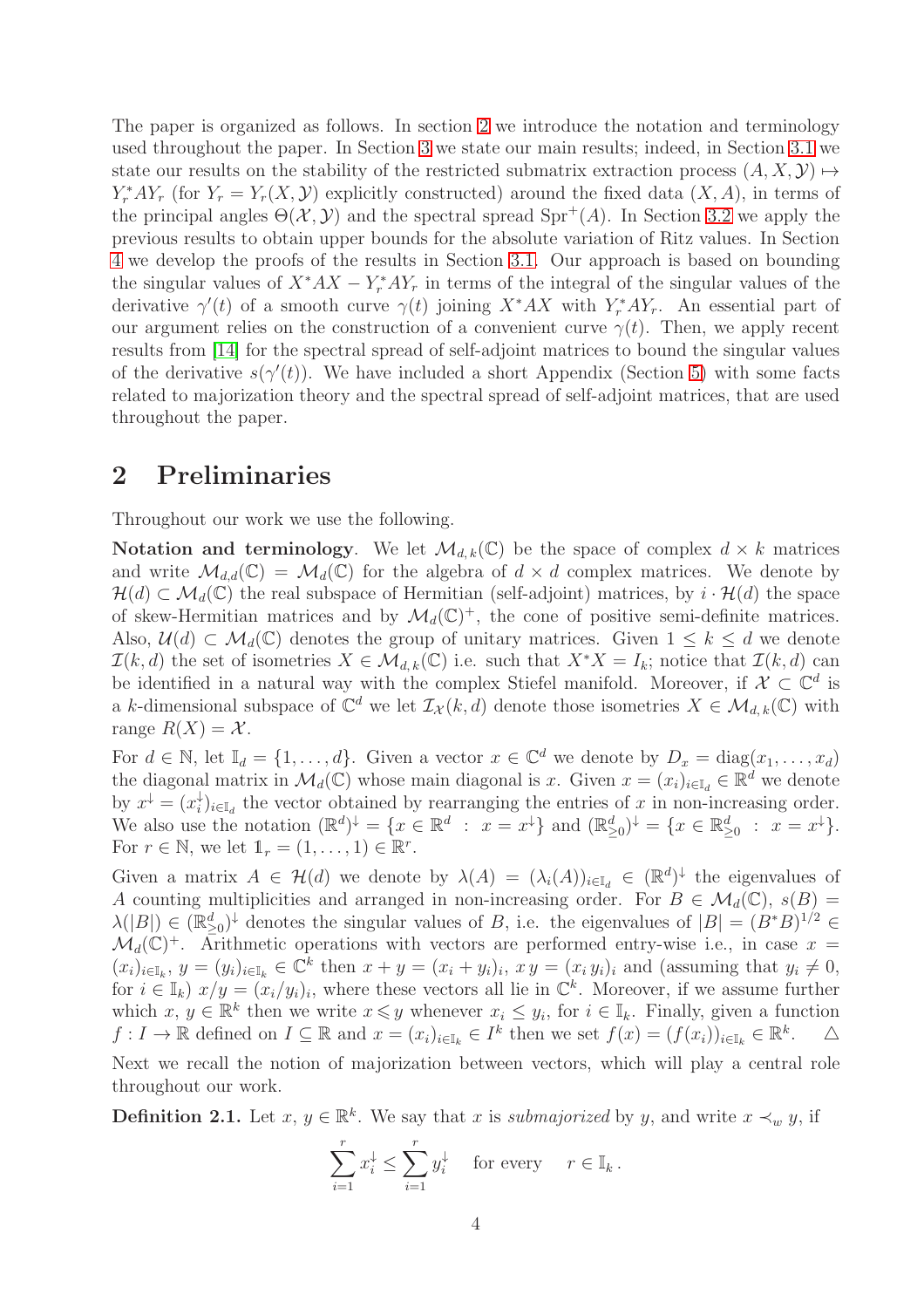If  $x \prec_w y$  and  $\operatorname{tr} x \stackrel{\text{def}}{=} \sum$ k  $i=1$  $x_i = \text{tr } y$ , then we say that x is *majorized* by y, and write  $x \prec y$ .  $\triangle$ 

We point out that (sub)majorization is a preorder relation in  $\mathbb{R}^k$  that plays a central role in matrix analysis (see Section [5.1\)](#page-19-1).

<span id="page-4-2"></span>**Remark 2.2.** Let  $x \in \mathbb{R}_{\geq 0}^k$  and  $y \in \mathbb{R}_{\geq 0}^k$  be two vector with *non-negative* entries (of different sizes). We extend the notion of submajorization, sum and the product between  $x$  and  $y$  in the following sense: Let  $0_n$  denotes the zero vector of  $\mathbb{R}^n$  and  $\ell := \max\{h, k\}.$ 

1. We say that x is submajorized by  $y$  if

$$
x \prec_w y \quad \text{if} \quad\n\begin{cases}\n(x, 0_{h-k}) \prec_w y & \text{for} \quad k < h \\
x & \prec_w (y, 0_{k-h}) & \text{for} \quad h < k\n\end{cases},\n\tag{7}
$$

2. Similarly we define  $x + y$  and  $xy \in \mathbb{R}_{\geq 0}^{\ell}$ , adding zeros to the right to get two vectors with equal size.  $\triangle$ 

### <span id="page-4-0"></span>3 On principal submatrices, angles and spectral spread

In this section we state our main results. Indeed, in Section [3.1](#page-4-1) we state our results on the stability of the restricted submatrix extraction process  $(A, X, Y) \mapsto Y_r^* A Y_r$ , where  $Y_r =$  $Y_r(X, Y)$  is defined as  $Y_r = U X$  for a direct rotation U from X to Y. In this case, we bound the vector of singular values  $s(X^*AX - Y^*_rAY_r)$  (counting multiplicities and arranged non-increasingly) in terms of the principal angles  $\Theta(\mathcal{X}, \mathcal{Y})$  and the spectral spread Spr<sup>+</sup>(A). In Section [3.2](#page-6-0) below we apply the previous results to obtain upper bounds for the absolute variation of Ritz values.

#### <span id="page-4-1"></span>3.1 On the variation of principal submatrices

<span id="page-4-4"></span>Remark 3.1. We begin by recalling some of the notions involved in the statements of our main results. Given k-dimensional subspaces  $\mathcal{X}, \mathcal{Y} \subset \mathbb{C}^d$ , we denote by  $\mathcal{I}_{\mathcal{X}}(k, d)$  the set of isometries  $X \in \mathcal{M}_{d,k}(\mathbb{C})$  with range  $R(X) = \mathcal{X}$  (similarly  $\mathcal{I}_{\mathcal{Y}}(k,d)$ ), and we consider the *principal angles* between  $\mathcal X$  and  $\mathcal Y$ , denoted  $\Theta(\mathcal X, \mathcal Y) = (\theta_j)_{j \in \mathbb I_k} \in [0, \pi/2]^k$ , given by

<span id="page-4-3"></span>
$$
\cos(\Theta) = (\cos(\theta_j))_{j \in \mathbb{I}_k} = (s_{k-j+1}(X^*Y))_{j \in \mathbb{I}_k},
$$
\n(8)

where  $X \in \mathcal{I}_{\mathcal{X}}(k, d)$  and  $Y \in \mathcal{I}_{\mathcal{Y}}(k, d)$ . By construction,  $\Theta(\mathcal{X}, \mathcal{Y}) = \Theta(\mathcal{X}, \mathcal{Y})^{\downarrow}$ . On the other hand we also consider *direct rotations* between subspaces, introduced by Davis and Kahan in [\[4\]](#page-21-13) (also see [\[5\]](#page-21-14)); for the purposes of this work, it is convenient to describe such a concept in a direct and suitable way. In order to do this, we introduce a series of subspaces naturally associated with  $\mathcal X$  and  $\mathcal Y$ , that decompose  $\mathbb C^d$  into mutually orthogonal components; then we describe the direct rotations from  $\mathcal X$  onto  $\mathcal Y$  in terms of block representations with respect to the previous orthogonal decomposition of  $\mathbb{C}^d$  (see Eq. [\(10\)](#page-5-1)). Indeed, we consider the generic part in the decomposition of  $\mathbb{C}^d$  in terms of the two subspaces X and Y (see Section [4.1\)](#page-9-1), defined as the subspace

<span id="page-4-5"></span>
$$
\mathcal{G} \stackrel{\text{def}}{=} \left[ (\mathcal{X} \cap \mathcal{Y}) \oplus (\mathcal{X} \cap \mathcal{Y}^{\perp}) \oplus (\mathcal{X}^{\perp} \cap \mathcal{Y}) \oplus (\mathcal{X}^{\perp} \cap \mathcal{Y}^{\perp}) \right]^{\perp}.
$$
 (9)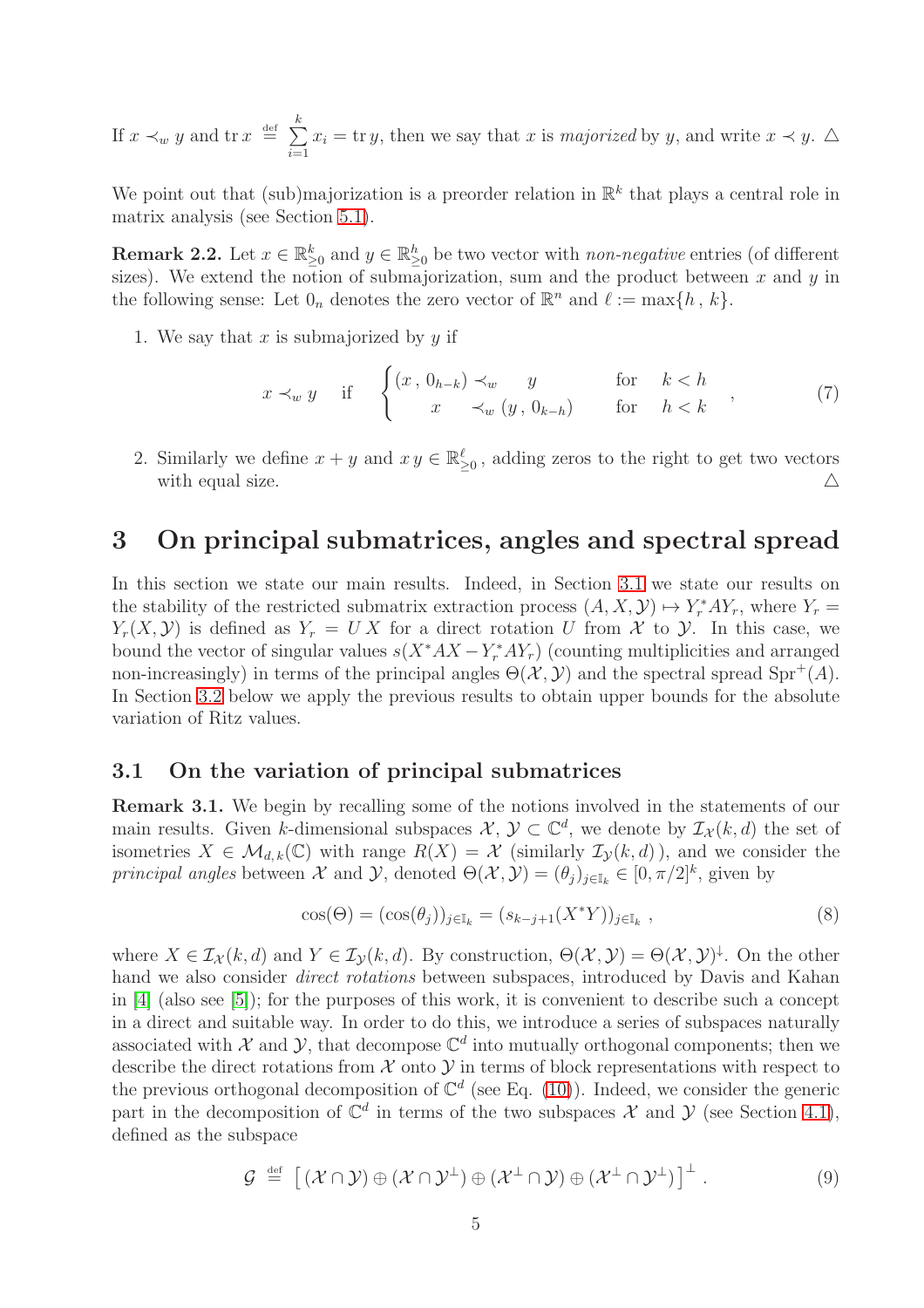Denote by  $p=\dim \mathcal{X}\cap \mathcal{Y}^\perp=\dim \mathcal{X}^\perp\cap \mathcal{Y},\ \ r=\dim \mathcal{X}\cap \mathcal{G}=\dim \mathcal{X}^\perp\cap \mathcal{G}=\dim \mathcal{Y}\cap \mathcal{G},$  $\mathcal{S}_1 = (\mathcal{X} \cap \mathcal{Y}^\perp) \oplus (\mathcal{X} \cap \mathcal{G}) \;\; , \;\; \mathcal{S}_2 = (\mathcal{X}^\perp \cap \mathcal{Y}) \oplus (\mathcal{X}^\perp \cap \mathcal{G}) \;\; \;\; \text{ and } \;\; \;\; \mathcal{S}_3 = (\mathcal{X}^\perp \cap \mathcal{Y}) \oplus (\mathcal{Y} \cap \mathcal{G}) \; .$ Notice that  $\mathcal{S}_1 \subseteq \mathcal{X}, \mathcal{S}_2 \subseteq \mathcal{X}^{\perp}$  and  $\mathcal{S}_3 \subseteq \mathcal{Y}$ . Consider the angles  $\Theta' = \Theta(\mathcal{S}_1, \mathcal{S}_3) \in [0, \pi/2]^{p+r}$ , and the diagonal matrices

$$
C = \text{diag}(\cos(\Theta')) \quad \text{and} \quad S = \text{diag}(\sin(\Theta')) \in \mathcal{M}_{p+r}(\mathbb{C})^+
$$

Finally, we say that a unitary  $U \in \mathcal{U}(d)$  is a direct rotation from X onto Y if there exists B an orthonormal basis (ONB) of  $\mathbb{C}^d$  obtained by juxtaposition of ONB's for  $\mathcal{X} \cap \mathcal{Y}$ ,  $\mathcal{S}_1$ ,  $\mathcal{S}_2$ and  $\mathcal{X}^{\perp} \cap \mathcal{Y}^{\perp}$  such that the block matrix representation of U with respect to B and these subspaces is

<span id="page-5-1"></span>
$$
\begin{pmatrix}\nI & 0 & 0 & 0 \\
0 & C & -S & 0 \\
0 & S & C & 0 \\
0 & 0 & 0 & I\n\end{pmatrix}\n\begin{pmatrix}\nX \cap Y \\
S_1 \\
S_2 \\
X^{\perp} \cap Y^{\perp}\n\end{pmatrix}
$$
\n(10)

.

Moreover, we remark that in this case, if  $s = \dim \mathcal{X} \cap \mathcal{Y}$ , then

$$
\Theta' = \left(\frac{\pi}{2} 1_p, \theta_1, \dots, \theta_r\right) \quad \text{and} \quad \Theta(\mathcal{X}, \mathcal{Y}) = (\Theta', 0_s) . \tag{11}
$$

Notice that since  $\mathcal{X}, \mathcal{Y} \subset \mathbb{C}^d$  and  $\dim \mathcal{X} = \dim \mathcal{Y}$ , a direct rotation U between X and y always exists. This relies on the fact that  $p = \dim \mathcal{X} \cap \mathcal{Y}^{\perp} = \dim \mathcal{X}^{\perp} \cap \mathcal{Y}$  (see [\[4\]](#page-21-13) for more details). On the other hand, recall that given a self-adjoint matrix  $A \in \mathcal{H}(d)$  then the spectral spread of A, denoted  $Spr^+(A)$ , is given by

$$
\text{Spr}^+(A) = \left(\text{Spr}_j(A)\right)_{j \in \mathbb{I}_h} = \left(\lambda_j(A) - \lambda_j^{\uparrow}(A)\right)_{j \in \mathbb{I}_h} \in (\mathbb{R}_{\geq 0}^h)^{\downarrow},
$$

where  $h = \left[\frac{d}{2}\right]$  (integer part). See section [5.2](#page-20-0) for more information about this notion.  $\Delta$ 

In the following formulae we operate among vectors with non-negative entries of different sizes, using the notation given in Remark [2.2.](#page-4-2) The proofs of Theorems [3.2](#page-5-0) and [3.3](#page-6-1) below are developed in Section [4.](#page-9-0)

<span id="page-5-0"></span>**Theorem 3.2.** Let  $A, B \in \mathcal{H}(d)$  and let  $\mathcal{X}, \mathcal{Y} \subset \mathbb{C}^d$  be k-dimensional subspaces. Let  $U = U(X, Y)$  be a direct rotation of X onto Y and  $\Theta = \Theta(X, Y)^{\downarrow} \in [0, \pi/2]^k$  the principal *angles between* X *and* Y *defined in* [\(8\)](#page-4-3). Given  $X \in I_{\mathcal{X}}(k,d)$ , if we let

$$
Y_r = Y_r(X, U) \stackrel{\text{def}}{=} UX \in \mathcal{I}_{\mathcal{Y}}(k, d)
$$

*then we have that*

$$
s(X^* A X - Y_r^* B Y_r) \prec_w s(A - B) + \Theta(\mathcal{X}, \mathcal{Y})^{\downarrow} \left( \frac{\text{Spr}^+(A) + \text{Spr}^+(B)}{2} \right), \qquad (12)
$$

*where submajorization, sums and products are as in Remark [2.2.](#page-4-2)*

Notice that we have considered the more general situation of two self-adjoint matrices  $A, B \in$  $\mathcal{H}(d)$ . In the next section, we apply this result in the particular case  $A = B$  to obtain upper bounds for the absolute variation of the Ritz values in the self-adjoint case.

In the following result we deal with the so-called invariant case, and obtain a stronger upper bound for small perturbations  $\mathcal Y$  of  $\mathcal X$ .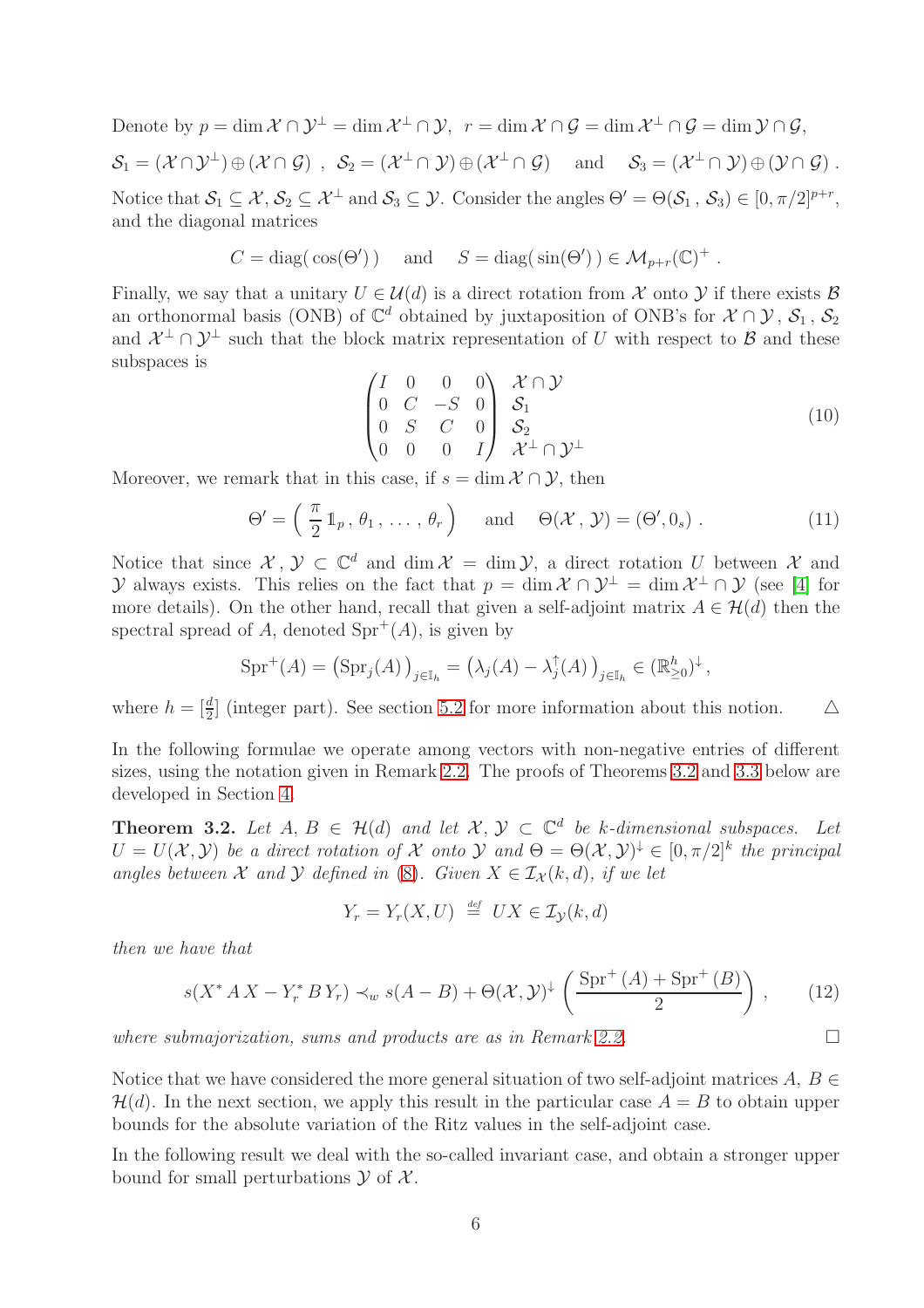<span id="page-6-1"></span>Theorem 3.3. *With the same hypothesis and notation of Theorem [3.2,](#page-5-0) assume further that the* k*-dimensional subspace* X *is* A*-invariant. Then we have that*

$$
s(X^* A X - Y^* A Y_r) \prec_w \Theta^2(\mathcal{X}, \mathcal{Y})^{\downarrow} \operatorname{Spr}^+(A) , \qquad (13)
$$

*where submajorization and products are as in Remark [2.2.](#page-4-2)*

In the next section, we apply Theorems [3.2](#page-5-0) and [3.3](#page-6-1) and obtain upper bounds for the absolute variation of the Ritz values in the self-adjoint case.

#### <span id="page-6-0"></span>3.2 An application: on the absolute variation of Ritz values

As already mentioned in the Introduction, one motivation for the study of absolute variation of Ritz values of  $A \in \mathcal{H}(d)$  around a subspace X in  $\mathbb{C}^d$ , is that such variation provides an indirect measure of the quality of  $\mathcal X$  as a possible invariant subspace of A. As an example of this phenomenon, we recall the following inequality, recently obtained in [\[13\]](#page-21-11): let  $P_{\mathcal{X}+\mathcal{Y}}$  denote the orthogonal projection onto the subspace  $\mathcal{X} + \mathcal{Y}$  of  $\mathbb{C}^d$ , let  $R_X = AX - X(X^*AX)$  and  $R_Y = AY - Y(Y^*AY)$  denote the residuals of A at X and Y, let  $s(P_{X+Y} R_X)$ ,  $s(P_{X+Y} R_Y) \in$  $\mathbb{R}^k$  denote the vectors of singular values of  $P_{\mathcal{X}+\mathcal{Y}}$   $R_X$  and  $P_{\mathcal{X}+\mathcal{Y}}$   $R_Y$  (counting multiplicities and arranged non-increasingly); if  $X$  and  $Y$  are in a acute relative position (i.e. so that  $\theta_j < \pi/2$ , for  $j \in \mathbb{I}_k$ ) then

<span id="page-6-2"></span>
$$
|\lambda(X^*AX) - \lambda(Y^*AY)| \prec_w [s(P_{\mathcal{X}+\mathcal{Y}} R_X) + s(P_{\mathcal{X}+\mathcal{Y}} R_Y)] (\tan(\theta_j))_{j=1}^k. \tag{14}
$$

In case  $\mathcal X$  and  $\mathcal Y$  are close to each other, then the residuals of A at X and Y are comparable; moreover, since the tangents  $tan(\theta_i) \approx \theta_i$  are comparable, for  $j \in \mathbb{I}_k$ , then conclude that the inequality in Eq. [\(14\)](#page-6-2) provides an upper bound for the first order absolute variation of the Ritz values of A around  $\mathcal{X}$ , in terms of the residual  $R_X$  (where we measured the distance between subspaces in terms of the principal angles). Hence, if  $R_X$  is small, then this first order variation (that can be tested numerically) is also small.

We are interested in obtaining *autonomous* upper bounds for the absolute variation of Ritz values of  $A \in \mathcal{H}(d)$  associated with the k-dimensional subspaces X and Y, in terms of the principal angles between  $\mathcal X$  and  $\mathcal Y$ , and the spectral spread of the matrix A. In this context, Knyazev and Argentati have conjectured (see [\[10,](#page-21-7) Conjecture 2.1]) the upper bounds in Eq. [\(2\)](#page-2-3) (for the general subspaces) and [\(3\)](#page-2-4) (for an A-invariant subspace  $\mathcal{X}$ ). The following results partially confirm these conjectures.

<span id="page-6-3"></span>**Theorem 3.4.** Let  $A \in \mathcal{H}(d)$  and let  $X, Y \in \mathcal{I}(k, d)$ , with ranges  $\mathcal{X} = R(X)$  and  $\mathcal{Y} = R(Y)$ *such that* dim  $\mathcal{X} = \dim \mathcal{Y} = k$ *. If*  $\Theta = \Theta(\mathcal{X}, \mathcal{Y})$  *then:* 

*1. We have that*

$$
|\lambda(X^*AX) - \lambda(Y^*AY)| \prec_w \Theta \text{Spr}^+(A). \tag{15}
$$

*2. If we further assume that* X *is* A*-invariant, we have that*

$$
|\lambda(X^*AX) - \lambda(Y^*AY)| \prec_w \Theta^2 \text{Spr}^+(A). \tag{16}
$$

*Proof.* Let  $U \in \mathcal{U}(d)$  be a direct rotation from X onto Y and let  $Y_r = U X$  be as in Theorem [3.2.](#page-5-0) Since  $R(Y_r) = R(Y)$  then  $V = Y_r^* Y \in \mathcal{U}(k)$ , and we get that

$$
\lambda(Y^* A Y) = \lambda(V Y^* A Y V^*) = \lambda(Y_r^* P_{\mathcal{Y}} A P_{\mathcal{Y}} Y_r) = \lambda(Y_r^* A Y_r) \in \mathbb{R}^k.
$$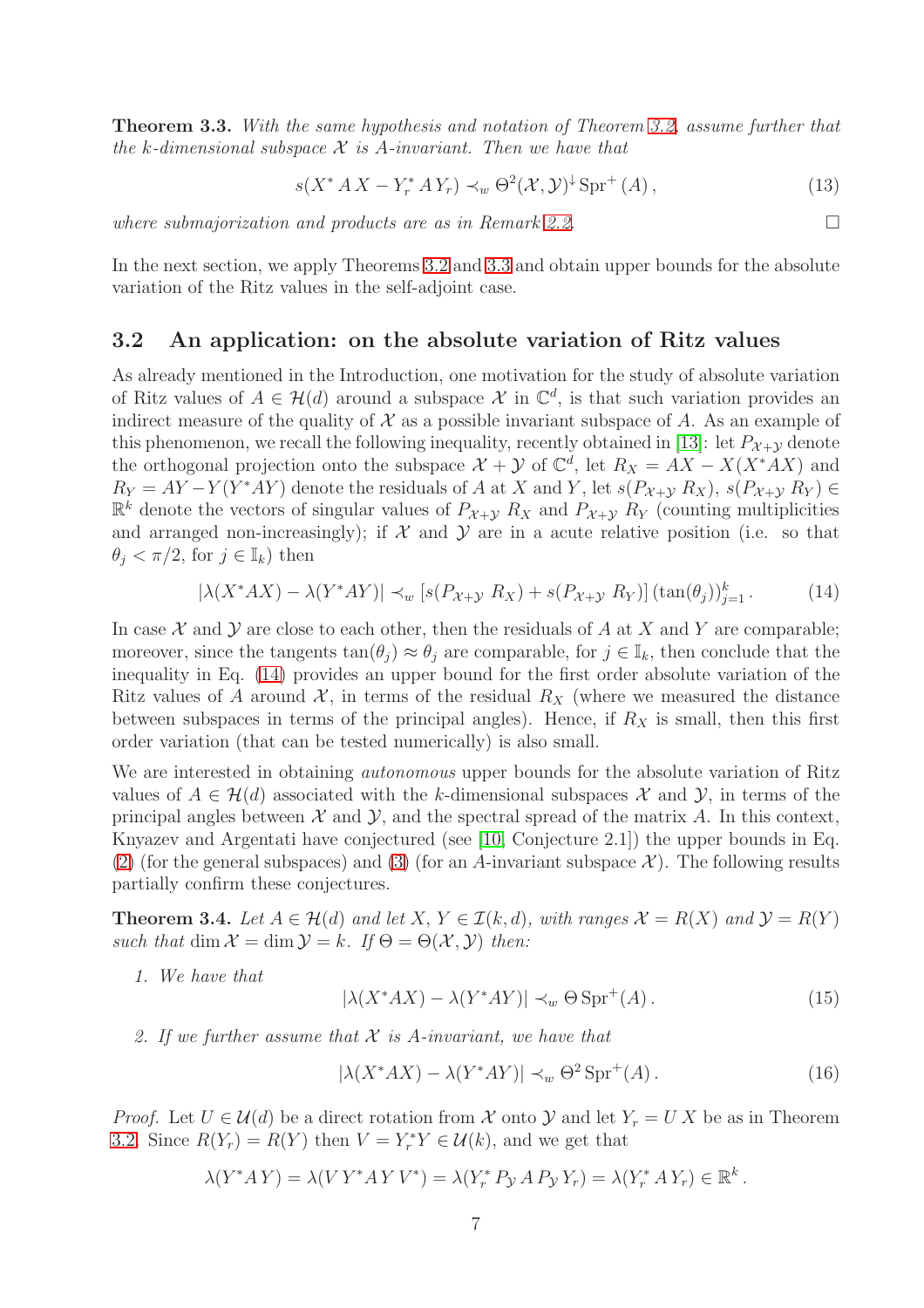By Lidskii's inequality (Theorem [5.2\)](#page-19-2) and Theorem [3.2](#page-5-0) we have that

$$
\begin{array}{rcl}\n|\lambda(X^*AX) - \lambda(Y^*AY)| & = & |\lambda(X^*AX) - \lambda(Y_r^*AY_r)| \\
& \prec_w & |\lambda(X^*AX - Y_r^*AY_r)|^{\downarrow} \\
& = & s(X^*AX - Y_r^*AY_r) \prec_w \Theta \operatorname{Spr}^+(A)\n\end{array}
$$

Item 2 follows from a similar argument, using Theorem [3.3.](#page-6-1)

Remark 3.5. The only difference between the Conjectures [\(2\)](#page-2-3) and [\(3\)](#page-2-4) and our main result Theorem [3.4](#page-6-3) relies in the slightly bigger upper bounds  $\Theta$  (resp.  $\Theta^2$ ) instead of sin  $\Theta$  (resp.  $\sin^2 \Theta$ ). These numbers are asymptotically close when the angles  $\Theta \to 0^+$ , and they can be globally compared with a constant  $\pi/2$ .

Nevertheless, Conjectures [\(2\)](#page-2-3) and [\(3\)](#page-2-4) are supported by large computational experimentation. In order to explore the content of our main results we consider the following examples, where we show that both Conjectures [\(2\)](#page-2-3) and [\(3\)](#page-2-4) and Theorem [3.4](#page-6-3) are sharp inequalities.  $\triangle$ 

**Example 3.6.** Consider  $a > b > 0$  and let

$$
A = \begin{pmatrix} 0 & 0 & a & 0 \\ 0 & 0 & 0 & b \\ a & 0 & 0 & 0 \\ 0 & b & 0 & 0 \end{pmatrix} \in \mathcal{H}(4) .
$$

If  $\{e_1, e_2, e_3, e_4\}$  denotes the canonical basis of  $\mathbb{C}^4$ , we let  $\mathcal{X} = \text{Span}\{e_1, e_2\}$ . On the other hand, given  $\theta \in [0, \pi/2]$  let

<span id="page-7-0"></span>
$$
f_1(\theta) = \cos(\theta) e_1 + \sin(\theta) e_3
$$
 and  $f_2(\theta) = \cos(\theta) e_2 + \sin(\theta) e_4$ . (17)

Then, we set  $\mathcal{Y}(\theta) = \text{Span}\{f_1(\theta), f_2(\theta)\}\$ , for  $\theta \in [0, \pi/2]$ . It is straightforward to show that  $\Theta(\mathcal{X}, \mathcal{Y}(\theta)) = (\theta, \theta)$ . Then, it follows that the isometries X,  $Y_r(\theta)$  as in Theorem [3.2](#page-5-0) (associated with the subspaces  $\mathcal X$  and  $\mathcal Y(\theta)$ ) are given by

<span id="page-7-1"></span>
$$
X = \begin{pmatrix} 1 & 0 \\ 0 & 1 \\ 0 & 0 \\ 0 & 0 \end{pmatrix} \quad \text{and} \quad Y_r(\theta) = \begin{pmatrix} \cos(\theta) & 0 \\ 0 & \cos(\theta) \\ \sin(\theta) & 0 \\ 0 & \sin(\theta) \end{pmatrix} . \tag{18}
$$

Direct computations with the matrices described above show that

$$
X^*AX = 0 \quad \text{and} \quad Y_r(\theta)^*AY_r(\theta) = \begin{pmatrix} a\,\sin(2\theta) & 0\\ 0 & b\,\sin(2\theta) \end{pmatrix}
$$

Hence, in this case we get that for  $\theta \in [0, \pi/2]$ ,

$$
|\lambda(X^*AX) - \lambda(Y_r(\theta)^*AY_r(\theta))| = |\lambda(X^*AX - Y_r(\theta)^*AY_r(\theta))| = \sin(2\theta)(a, b)
$$

so in particular, Lidskii's inequality holds with equality in this case. On the other hand, it turns out that  $\lambda(A) = (a, b, -b, -a) \in (\mathbb{R}^4)^{\downarrow}$  which shows that  $\text{Spr}^+(A) = 2(a, b)$ . Therefore, the inequalities in Theorems [3.2](#page-5-0) (with  $A = B$ ) and [3.4](#page-6-3) (item 1.) become

$$
\sin(2\theta) (a, b) \prec_w 2(\theta, \theta) (a, b) = 2\theta (a, b),
$$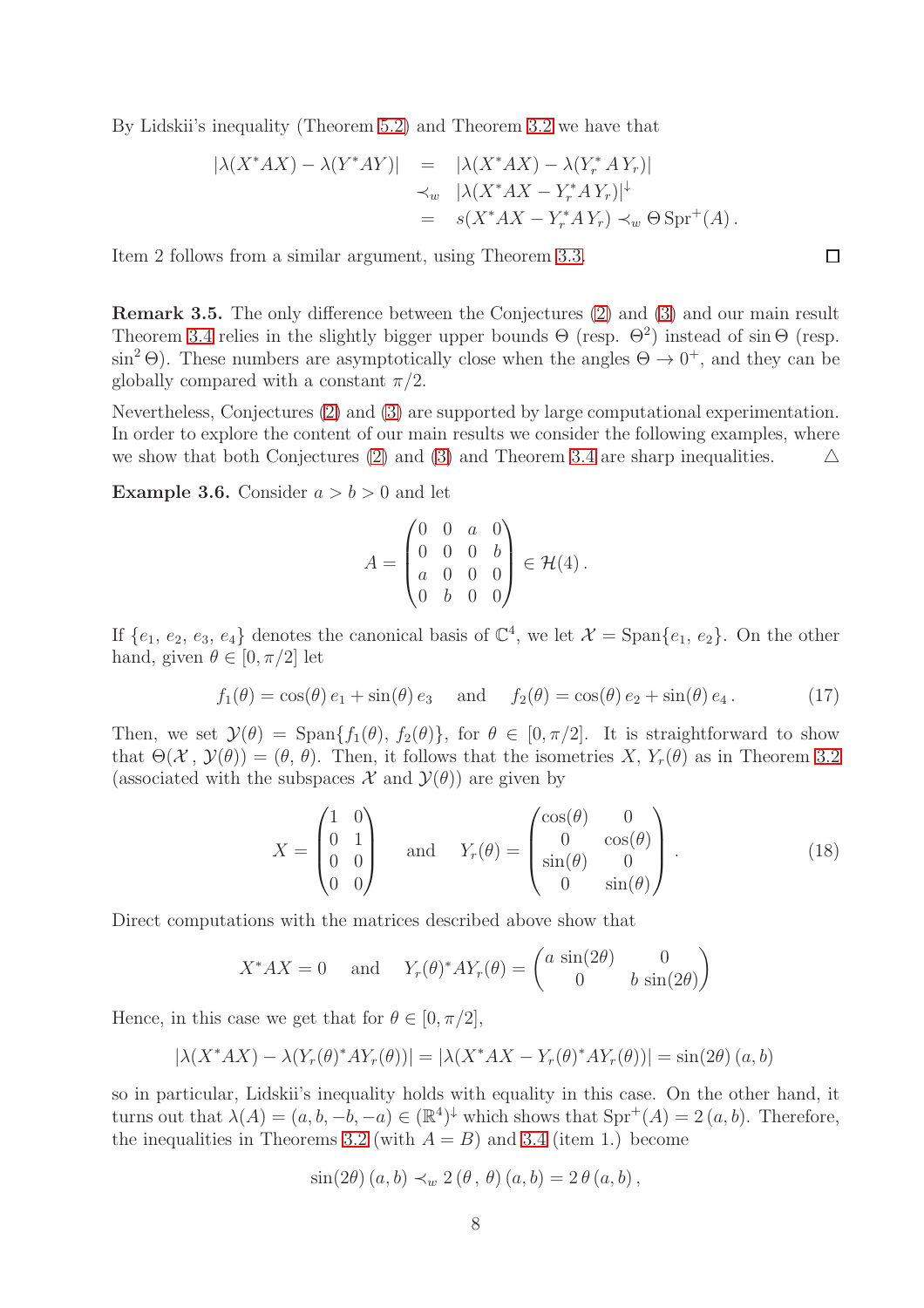where the submajorization relation above is equivalent to the inequalities

$$
\sin(2\theta) a \le 2\theta a \quad \text{and} \quad \sin(2\theta) (a+b) \le 2\theta (a+b)
$$

which are sharp; this last claim can be seen by considering  $\theta \to 0^+$ . Notice that we further get that

$$
\lim_{\theta \to 0^+} \frac{|\lambda(X^*AX) - \lambda(Y_r(\theta)^*AY_r(\theta))|}{\Theta(\mathcal{X}, \mathcal{Y}(\theta)) \operatorname{Spr}^+(A)} = \mathbb{1}_2
$$

where we have considered the entry-wise quotient of the vectors. This last fact shows that our upper bound for the absolute variation of Ritz values is sharp.  $\triangle$ 

**Example 3.7.** Consider  $a > b > 0$  and let

$$
A = \begin{pmatrix} a & 0 & 0 & 0 \\ 0 & b & 0 & 0 \\ 0 & 0 & 0 & 0 \\ 0 & 0 & 0 & 0 \end{pmatrix} \in \mathcal{H}(4) .
$$

We consider the canonical basis  $\{e_1, e_2, e_3, e_4\}$  of  $\mathbb{C}^4$ , and we let  $\mathcal{X} = \text{Span}\{e_1, e_2\}$ . Notice that in this case X is an A-invariant subspace. On the other hand, given  $\theta \in [0, \pi/2]$  let  $\mathcal{Y}(\theta) = \text{Span}\{f_1(\theta), f_2(\theta)\}\$ , where  $f_i(\theta)$  are as in Eq. [\(17\)](#page-7-0). Hence, as in the previous example, we have that  $\Theta(\mathcal{X}, \mathcal{Y}(\theta)) = (\theta, \theta)$ . In this case, the isometries X,  $Y_r(\theta)$  as in Theorem [3.3](#page-6-1) are given by Eq. [\(18\)](#page-7-1). Direct computations with the matrices described above show that

$$
X^*AX = \begin{pmatrix} a & 0 \\ 0 & b \end{pmatrix} \text{ and } Y_r(\theta)^*AY_r(\theta) = \begin{pmatrix} a\cos^2(\theta) & 0 \\ 0 & b\cos^2(\theta) \end{pmatrix}
$$

Hence, in this case we get that for  $\theta \in [0, \pi/2]$ ,

 $|\lambda(X^*AX) - \lambda(Y_r(\theta)^*AY_r(\theta))| = |\lambda(X^*AX - Y_r(\theta)^*AY_r(\theta))| = \sin^2(\theta)(a, b)$ 

so in particular, Lidskii's inequality holds with equality in this case. On the other hand, it turns out that  $\lambda(A) = (a, b, 0, 0) \in (\mathbb{R}^4)^{\downarrow}$  which shows that  $\text{Spr}^+(A) = (a, b)$ . Therefore, the inequalities in Theorems [3.3](#page-6-1) and [3.4](#page-6-3) (item 2.) become

$$
\sin^2(\theta)(a, b) \prec_w (\theta, \theta)^2(a, b) = \theta^2(a, b),
$$

where the submajorization relation above is equivalent to the inequalities

$$
\sin^2(\theta) a \le \theta^2 a
$$
 and  $\sin^2(\theta) (a+b) \le \theta^2 (a+b)$ 

which are sharp; this last claim can be seen by considering  $\theta \to 0^+$ . Notice that we further get that

$$
\lim_{\theta \to 0^+} \frac{|\lambda(X^*AX) - \lambda(Y_r(\theta)^*AY_r(\theta))|}{\Theta(\mathcal{X}, \mathcal{Y}(\theta))^2 \operatorname{Spr}^+(A)} = \mathbb{1}_2,
$$

where we have considered the entry-wise quotient of the vectors. This last fact shows that our upper bound for the absolute variation of Ritz values is sharp.  $\triangle$ 

As a final comment, notice that it's natural to wonder whether the estimates from Theorems [3.2](#page-5-0) and [3.3](#page-6-1) can be used to obtain estimates for the distance between the compressions (that we can think of as lower rank approximations of A) given by  $P_{\mathcal{X}} A P_{\mathcal{X}}$  and  $P_{\mathcal{Y}} A P_{\mathcal{Y}}$ . It turns out that this is not the case. Indeed, in the trivial case in which  $A = I$  then we have that  $P_X I P_X - P_Y I P_Y = P_X - P_Y$ ; but we have that  $Spr^+(I) = 0$  is the zero vector, so there is no hope in obtaining an upper bound for  $P_{\mathcal{X}} A P_{\mathcal{X}} - P_{\mathcal{Y}} A P_{\mathcal{Y}}$  in terms  $Spr^+(A)$  in general. Also, in general there is no dependence of  $P_{\mathcal{X}} A P_{\mathcal{X}} - P_{\mathcal{Y}} A P_{\mathcal{Y}}$  in terms of  $\Theta(\mathcal{X}, \mathcal{Y})^2$  when  $\mathcal{X}$ is A-invariant (again, take  $A = I$  to see this).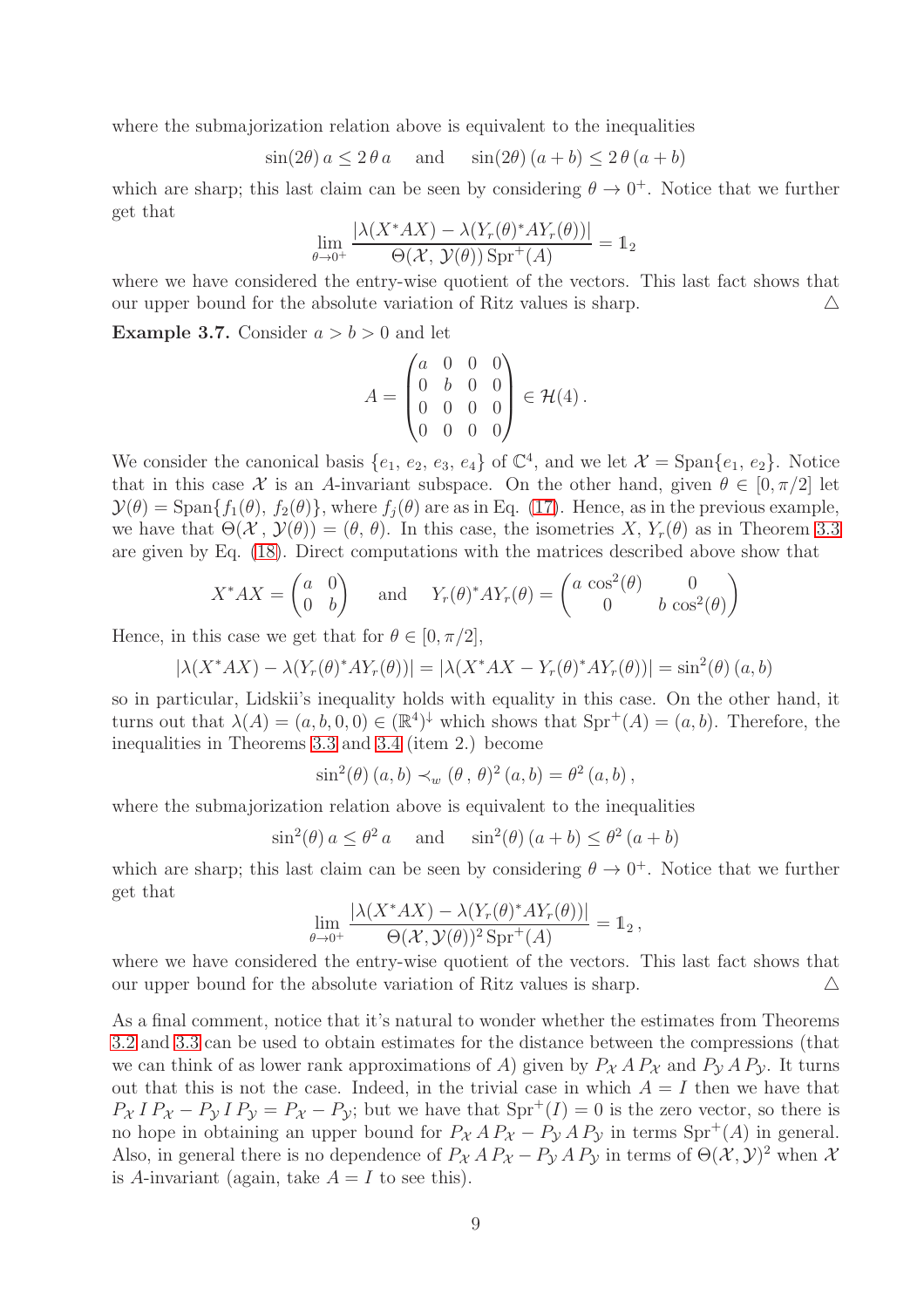### <span id="page-9-0"></span>4 Proof of the main results

In this section we present complete proofs of our main results. Our approach is based on some geometric arguments and inequalities for the spectral spread recently obtained in [\[14\]](#page-21-12).

### <span id="page-9-1"></span>4.1 Proof of Theorem [3.2](#page-5-0)

Throughout this section we adopt the notation and terminology in Theorem [3.2.](#page-5-0) Hence, we consider:

- 1. A,  $B \in \mathcal{H}(d);$
- 2.  $\mathcal{X}, \mathcal{Y} \subset \mathbb{C}^d$ , k-dimensional subspaces and  $X \in \mathcal{I}_{\mathcal{X}}(k, d)$ ;
- 3. a direct rotation  $U = U(\mathcal{X}, \mathcal{Y}) \in \mathcal{U}(d)$ , of X onto  $\mathcal{Y}$ .
- 4.  $Y_r = Y_r(X, \mathcal{Y}) \stackrel{\text{def}}{=} UX \in \mathcal{I}_{\mathcal{Y}}(k, d).$

Our approach to prove Theorem [3.2](#page-5-0) is as follows: we will consider smooth curves

<span id="page-9-5"></span>
$$
L(\cdot) : [0, 1] \to \mathcal{H}(d) \quad \text{and} \quad Y_r(\cdot) : [0, 1] \to \mathcal{I}(k, d)
$$
 (19)

such that  $L(0) = A$ ,  $L(1) = B$ ,  $Y_r(0) = X$  and  $Y_r(1) = Y_r$ . Then, we consider the smooth curve

<span id="page-9-6"></span>
$$
\gamma : [0, 1] \to \mathcal{H}(k) \quad \text{ given by} \quad \gamma(t) = Y_r(t)^* L(t) Y_r(t) \quad \text{for} \quad t \in [0, 1]. \tag{20}
$$

Once we have constructed  $\gamma(\cdot)$  we will apply the following result. Recall that given  $Z \in$  $\mathcal{M}_d(\mathbb{C}), s(Z) \in \mathbb{R}^d$  denotes the vector of singular values, counting multiplicities and arranged in non-increasing order.

<span id="page-9-7"></span>**Proposition 4.1.** Let  $\gamma : [0,1] \to \mathcal{M}_{m,n}(\mathbb{C})$  be a smooth curve such that  $\gamma(0) = C$  and  $\gamma(1) = D$ . Then

$$
s(D-C) \prec_w \int_0^1 s(\gamma'(t)) dt.
$$

*Proof.* First notice that by the fundamental theorem of calculus we have that

<span id="page-9-2"></span>
$$
D - C = \gamma(1) - \gamma(0) = \int_0^1 \gamma'(t) \, dt \,. \tag{21}
$$

On the other hand, for  $n \in \mathbb{N}$  consider the regular partition  $\{t_0 = 0 < t_1 < \ldots < t_n = 1\}$  of [0, 1] so that  $t_j = \frac{j}{n}$  $\frac{j}{n}$ , for  $j \in \{0\} \cup \mathbb{I}_n$  and  $\Delta_j = t_j - t_{j-1} = \frac{1}{n} = \Delta_n$ , for  $j \in \mathbb{I}_n$ . Then,

<span id="page-9-3"></span>
$$
\int_0^1 \gamma'(t) dt = \lim_{n \to \infty} \sum_{j=1}^n \gamma'(t_j) \Delta_n , \quad \int_0^1 s(\gamma'(t)) dt = \lim_{n \to \infty} \sum_{j=1}^n s(\gamma'(t_j)) \Delta_n
$$
 (22)

where we have used that the curves  $\gamma'(t) \in \mathcal{M}_{m,n}(\mathbb{C})$  and  $s(\gamma'(t)) \in \mathbb{R}^d$ , for  $t \in [0,1]$ , are continuous (by hypothesis and by the continuity of singular values). By Weyl's additive inequality (see Theorem [5.1\)](#page-19-3) we have that

<span id="page-9-4"></span>
$$
s(\sum_{j=1}^{n} \gamma'(t_j) \Delta_n) \prec_w \sum_{j=1}^{n} s(\gamma'(t_j)) \Delta_n \tag{23}
$$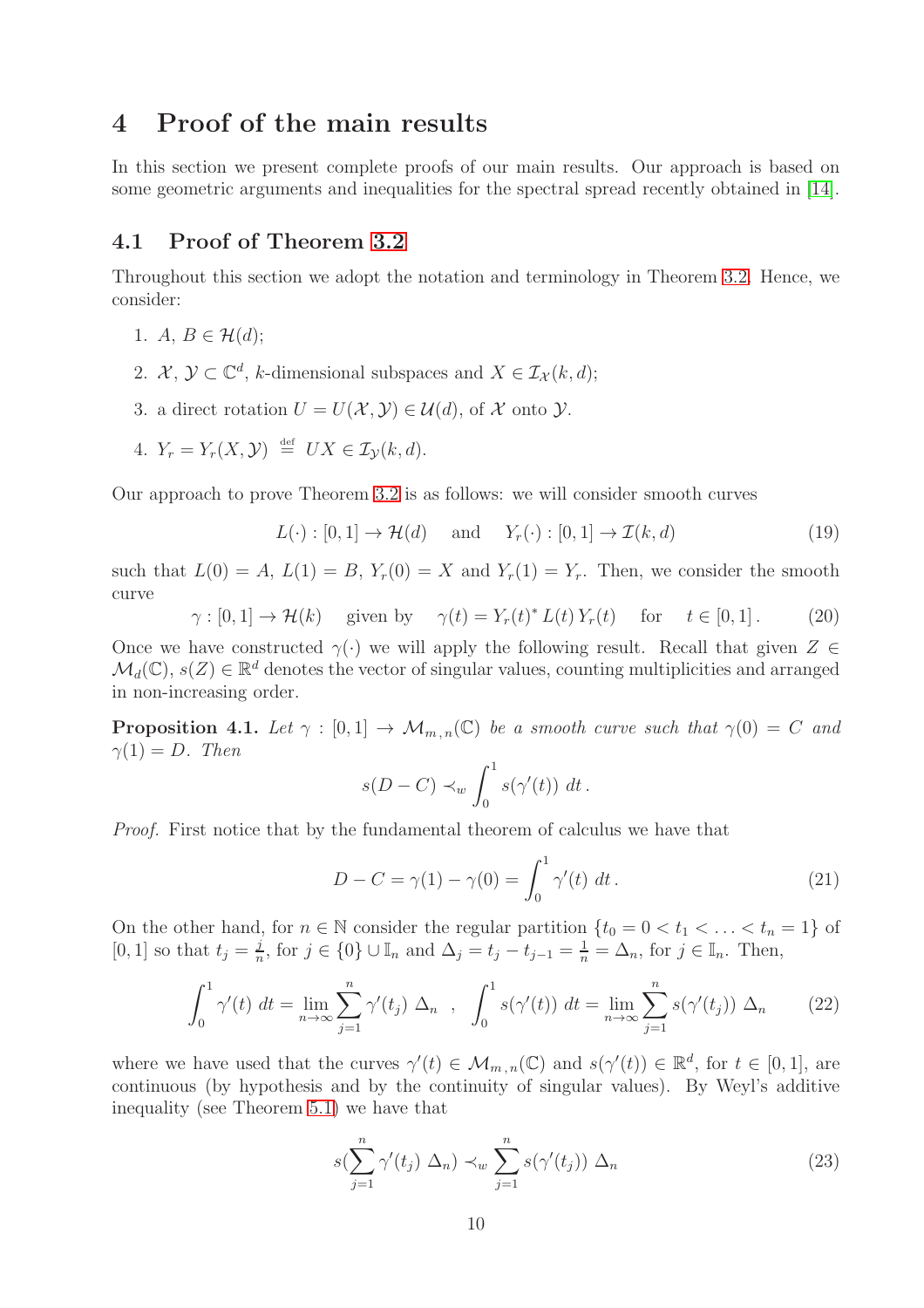The result now follows from Eqs. [\(21\)](#page-9-2), [\(22\)](#page-9-3), [\(23\)](#page-9-4), the continuity of singular values and the following fact: if  $(x_n)_{n\in\mathbb{N}}$  and  $(y_n)_{n\in\mathbb{N}}\in\mathbb{R}^d$  are sequences that converge to x and  $y\in\mathbb{R}^d$ respectively, and such that  $x_n \prec_w y_n$  for  $n \in \mathbb{N}$ , then  $x \prec_w y$ .  $\Box$ 

Although the arguments considered in the previous paragraphs are valid for any choice of smooth curves  $L(\cdot)$  and  $Y_r(\cdot)$  as in Eq. [\(19\)](#page-9-5), we are interested in choices that lead to better upper bounds. Thus, we are interested in those curves  $L(\cdot)$  and  $Y_r(\cdot)$  for which the associated curve  $\gamma(\cdot)$  in Eq. [\(20\)](#page-9-6) is *minimal* in a certain sense. We point out that we will not study the corresponding minimality problem, but rather we will choose  $L(\cdot)$  and  $Y_r(\cdot)$  that have separately minimal properties, and use these choices to build  $\gamma(\cdot)$ .

For  $L(\cdot)$  there is a natural choice, namely the line segment joining A and B, i.e.

$$
L(t) = (1 - t) A + t B \quad \text{for} \quad t \in [0, 1].
$$
 (24)

Next we construct  $Y_r(t)$ , based on the notion of direct rotation as developed in [\[4\]](#page-21-13); hence, we consider the following notions related to the direct rotation of  $\mathcal X$  onto  $\mathcal Y$  as in Remark [3.1.](#page-4-4) Indeed, given these subspaces we have the orthogonal decomposition (see [\[6\]](#page-21-15))

$$
\mathbb{C}^d=(\mathcal{X}\cap \mathcal{Y})\oplus (\mathcal{X}\cap \mathcal{Y}^\perp)\oplus \mathcal{G}\oplus (\mathcal{X}^\perp\cap \mathcal{Y})\oplus (\mathcal{X}^\perp\cap \mathcal{Y}^\perp).
$$

Here  $\mathcal{G} \subseteq \mathbb{C}^d$  stands for the generic part of the pair of subspaces X and Y (see Eq. [\(9\)](#page-4-5)). We point out that some of these subspaces can be null. It turns out that for our purposes, we can assume further (see the proof of Theorem [3.2](#page-5-0) below) that

$$
\mathcal{X}^{\perp} \cap \mathcal{Y}^{\perp} = \{0\}.
$$

Recall that we can decompose the generic part  $\mathcal{G} = \mathcal{X} \cap \mathcal{G} \oplus \mathcal{X}^{\perp} \cap \mathcal{G}$  into two subspaces such that dim  $\mathcal{X} \cap \mathcal{G} = \dim \mathcal{X}^{\perp} \cap \mathcal{G} = r$ . Therefore, in our case we get the decomposition

<span id="page-10-1"></span>
$$
\mathbb{C}^d = (\mathcal{X} \cap \mathcal{Y}) \oplus \mathcal{S}_1 \oplus \mathcal{S}_2, \qquad (25)
$$

where

$$
\mathcal{S}_1 = (\mathcal{X} \cap \mathcal{Y}^\perp) \oplus (\mathcal{X} \cap \mathcal{G}) \quad \text{ and } \quad \mathcal{S}_2 = (\mathcal{X}^\perp \cap \mathcal{Y}) \oplus (\mathcal{X}^\perp \cap \mathcal{G}).
$$

Since dim  $\mathcal{X} = \dim \mathcal{Y}$  we conclude that  $\dim \mathcal{X} \cap \mathcal{Y}^{\perp} = \dim \mathcal{X}^{\perp} \cap \mathcal{Y} = p$  so, in particular,  $\dim \mathcal{S}_1 = \dim \mathcal{S}_2 = r + p.$ 

Let U be a direct rotation of X onto  $\mathcal Y$ . In this case, there exist orthonormal bases of  $\mathcal S_1$ and  $S_2$  and diagonal positive semidefinite matrices

$$
C = \text{diag}(\cos(\Theta')) \quad \text{and} \quad S = \text{diag}(\sin(\Theta')) \in \mathcal{M}_{p+r}(\mathbb{C})^+
$$

where  $\Theta' = (\frac{\pi}{2} 1_p, \theta_1, \dots, \theta_r)$  denote the principal angles between  $S_1$  and  $(\mathcal{Y} \cap \mathcal{G}) \oplus (\mathcal{X}^{\perp} \cap \mathcal{Y})$ , such that

$$
U = \begin{pmatrix} I & 0 & 0 \\ 0 & C & -S \\ 0 & S & C \end{pmatrix},
$$
 (26)

where the block matrix representation is with respect to the ONB obtained by juxtaposition of the ONB's of  $\mathcal{X} \cap \mathcal{Y}$ ,  $\mathcal{S}_1$  and  $\mathcal{S}_2$ . Here  $(\theta_1, \ldots, \theta_r) \in (0, \pi/2)^r$  denote the principal angles between  $X \cap G$  and  $Y \cap G$ . We now define

<span id="page-10-0"></span>
$$
U(t) = \begin{pmatrix} I & 0 & 0 \\ 0 & C(t) & -S(t) \\ 0 & S(t) & C(t) \end{pmatrix} \in \mathcal{U}(d), \qquad (27)
$$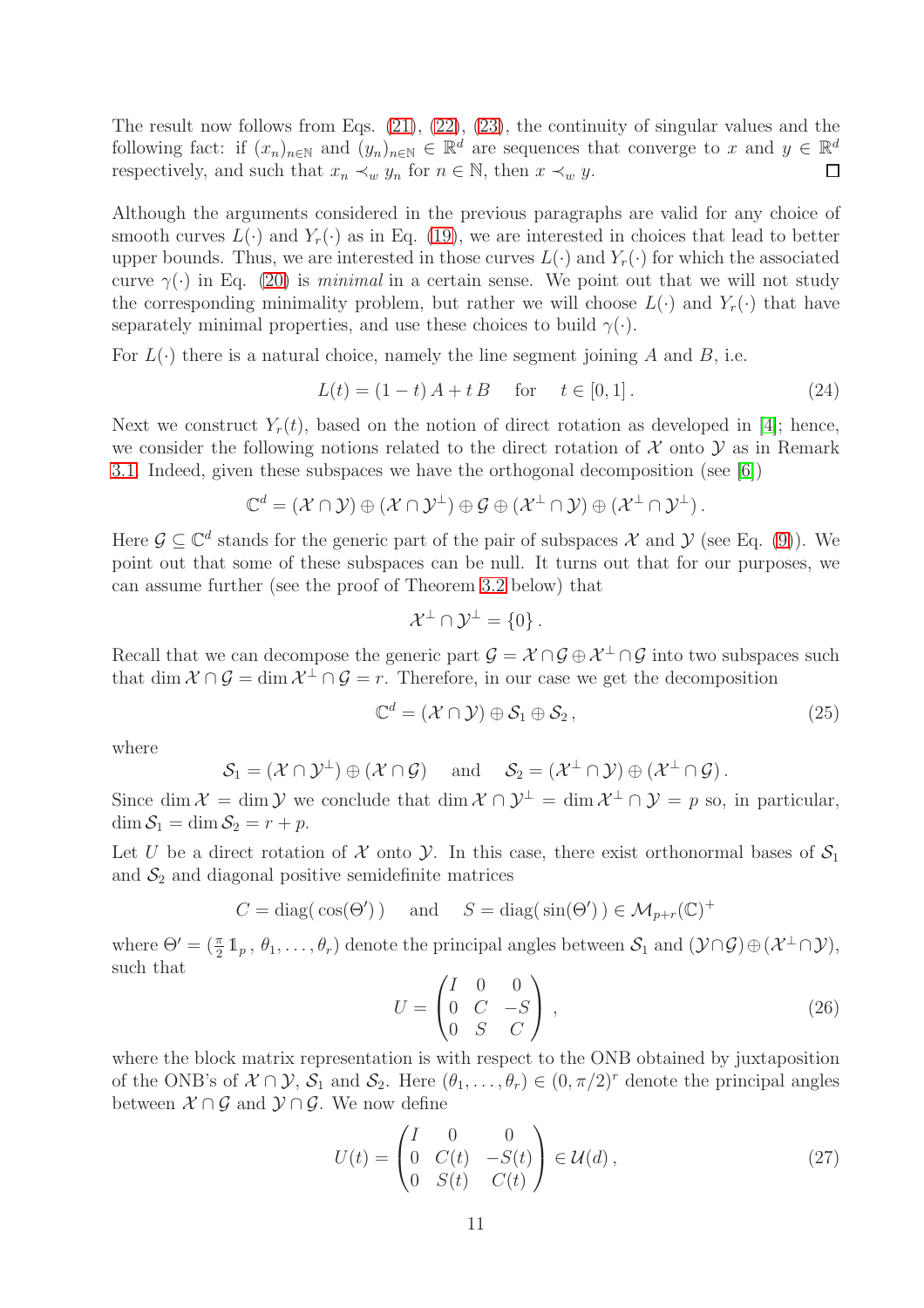where  $S(\cdot)$ ,  $C(\cdot)$ :  $[0, 1] \rightarrow \mathcal{H}(p+r)$  are given by

$$
S(t) = \text{diag}(\sin(t \Theta')) \quad \text{and} \quad C(t) = \text{diag}(\cos(t \Theta')) \in \mathcal{M}_{p+r}(\mathbb{C})^+ \,. \tag{28}
$$

Then  $U(0) = I$  and  $U(1) = U$ . Now that we have explicitly constructed  $U(t)$  we define

<span id="page-11-3"></span>
$$
Y_r(t) = U(t) X = \begin{pmatrix} I & 0 \\ 0 & C(t) \\ 0 & S(t) \end{pmatrix} \quad \text{with} \quad X = \begin{pmatrix} I & 0 \\ 0 & I \\ 0 & 0 \end{pmatrix}, \tag{29}
$$

where the matrix block representation above is with respect to the decomposition  $\mathbb{C}^d = (\mathcal{X} \cap \mathcal{Y}) \oplus \mathcal{S}_1 \oplus \mathcal{S}_2$ , as before.

In this case, we have that

<span id="page-11-2"></span>
$$
\gamma(t) = Y_r(t)^* L(t) Y_r(t) = X^* (U(t)^* L(t) U(t)) X \quad \text{for} \quad t \in [0, 1]. \tag{30}
$$

Notice that by taking a derivative,

<span id="page-11-0"></span>
$$
\gamma'(t) = X^* U(t)^* L'(t) U(t) X + X^* ((U'(t))^* L(t) U(t) + U(t)^* L(t) U'(t) ) X.
$$
 (31)

The first term in Eq. [\(31\)](#page-11-0) can be dealt with using Lidskii's inequality in a simple way. Thus, we are left with the analysis of the second term. Using basic trigonometric identities we get that  $U(t+h) = U(t)U(h)$  for  $t, h, t+h \in [0,1]$ ; hence  $U'(t) = U(t)U'(0)$  and similarly  $(U'(t))^* = -U'(0) U(t)^*$ . Therefore, if we let

<span id="page-11-1"></span>
$$
A(t) = U(t)^* L(t) U(t)
$$
\n
$$
(32)
$$

then we have that

<span id="page-11-4"></span>
$$
X^* ((U'(t))^* L(t) U(t) + U(t)^* L(t) U'(t) ) X = X^* (A(t) U'(0) - U'(0) A(t) ) X.
$$
 (33)

By taking a derivative in Eq. [\(27\)](#page-10-0) we get that

$$
U'(0) = \begin{pmatrix} 0 & 0 & 0 \\ 0 & 0 & -D_{\Theta'} \\ 0 & D_{\Theta'} & 0 \end{pmatrix} \in i \cdot \mathcal{H}(d) .
$$

where  $D_{\Theta'}$  is the diagonal matrix with main diagonal  $\Theta' = (\frac{\pi}{2} \mathbb{1}_p, \theta_1, \dots, \theta_r)$  defined above, and  $i \cdot \mathcal{H}(d)$  denotes the space of skew-Hermitian matrices.

Consider the block matrix representation of  $A(t) = (A_{ij}(t))_{i,j=1}^3$  with respect to the decomposition in Eq. [\(25\)](#page-10-1). A direct computation, using the previous block matrix representations, shows that

<span id="page-11-5"></span>
$$
X^* \left( A(t) \, U'(0) - U'(0) \, A(t) \right) X = 2 \, \text{Re} \left( \begin{pmatrix} 0 & A_{13}(t) \\ 0 & A_{23}(t) \end{pmatrix} \begin{pmatrix} 0 \\ D_{\Theta'} \end{pmatrix} \right). \tag{34}
$$

Remark 4.2. With the previous notation, using Weyl's multiplicative inequality (see Theorem [5.1\)](#page-19-3) we conclude that

<span id="page-11-6"></span>
$$
s(X^*(A(t)U'(0) - U'(0)A(t))X) \prec_w 2\Theta s\left(\begin{pmatrix} A_{13}(t) \\ A_{23}(t) \end{pmatrix}\right),\tag{35}
$$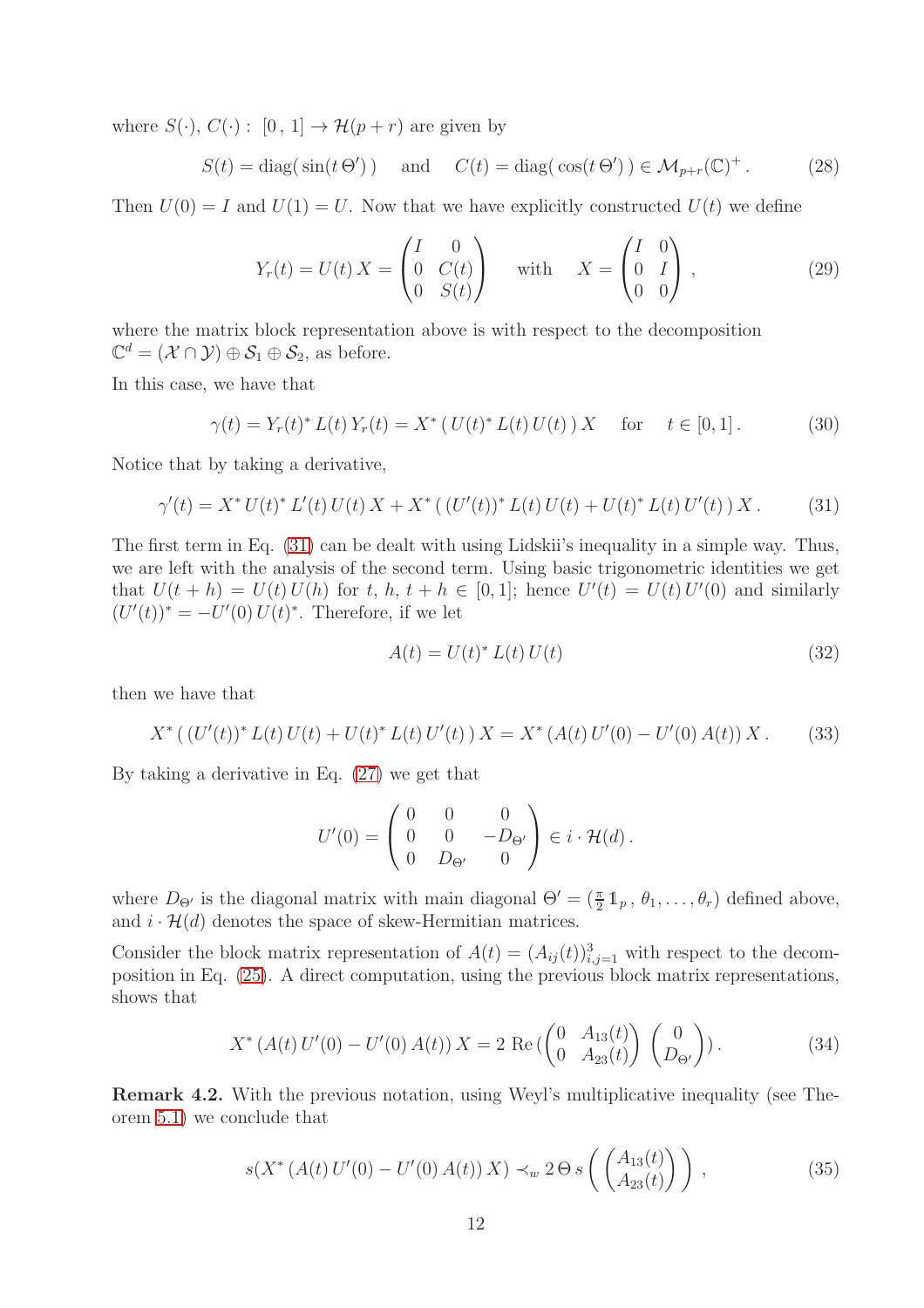where we have used that  $\Theta = (\Theta', 0_s) \in (\mathbb{R}_{\geq 0}^k)^{\downarrow}$  and item 2 in Remark [2.2.](#page-4-2) The previous facts suggest to develop a bound for the singular values of the anti-diagonal block of  $A$  according to the representation

<span id="page-12-0"></span>
$$
\left(\begin{array}{cc|c} A_{11}(t) & A_{12}(t) & A_{13}(t) \\ A_{21}(t) & A_{22}(t) & A_{23}(t) \\ \hline A_{31}(t) & A_{32}(t) & A_{33}(t) \end{array}\right) (36)
$$

 $\Box$ 

(that formally corresponds to the decomposition  $\mathbb{C}^d = (\mathcal{X} \cap \mathcal{Y} \oplus \mathcal{S}_1) \oplus \mathcal{S}_2$ , where  $\mathcal{S}_1$  and  $\mathcal{S}_2$  are described after Eq. [\(25\)](#page-10-1)) in terms of spectral properties of the matrix  $A(t) \in \mathcal{H}(d)$ (defined in Eq. [\(32\)](#page-11-1)).  $\triangle$ 

Next, we describe a bound of the singular values of the anti-diagonal block as in Eq. [\(36\)](#page-12-0) in terms of the spectral spread of  $A(t)$ .

<span id="page-12-1"></span>**Theorem 4.3** (See [14]). Let 
$$
H = \begin{bmatrix} H_{11} & H_{12} \\ H_{12}^* & H_{22} \end{bmatrix} \begin{bmatrix} \mathbb{C}^k \\ \mathbb{C}^r \end{bmatrix} \in \mathcal{H}(k+r)
$$
 be arbitrary. Then  

$$
2 s(H_{12}) \prec_w \text{Spr}^+(H) .
$$
 (37)

We can now prove our first main result. We will re-write the statement for the reader's convenience.

**Theorem [3.2.](#page-5-0)** Let  $A, B \in \mathcal{H}(d)$  and let  $\mathcal{X}, \mathcal{Y} \subset \mathbb{C}^d$  be k-dimensional subspaces. Let  $U = U(\mathcal{X}, \mathcal{Y})$  be a direct rotation of  $\mathcal X$  onto  $\mathcal Y$  and  $\Theta = \Theta(\mathcal{X}, \mathcal{Y})^{\downarrow} \in [0, \pi/2]^k$  the principal angles between X and Y defined in [\(8\)](#page-4-3). Given  $X \in \mathcal{I}_{\mathcal{X}}(k, d)$ , if we let

$$
Y_r = Y_r(X, U) \stackrel{\text{def}}{=} UX \in \mathcal{I}_{\mathcal{Y}}(k, d)
$$

then we have that

$$
s(X^* A X - Y_r^* B Y_r) \prec_w s(A - B) + \Theta(\mathcal{X}, \mathcal{Y})^{\downarrow} \left( \frac{\text{Spr}^+(A) + \text{Spr}^+(B)}{2} \right),
$$

where submajorization, sums and products are as in Remark [2.2.](#page-4-2)

*Proof.* Assume first that  $\mathcal{X}^{\perp} \cap \mathcal{Y}^{\perp} = \{0\}$ . Let  $\gamma(\cdot) : [0,1] \to \mathcal{H}(k)$  be defined as in Eq. [\(30\)](#page-11-2), where  $Y_r(\cdot)$  is defined as in Eq. [\(29\)](#page-11-3). Notice that by construction  $\gamma$  is a smooth curve such that  $\gamma(0) = X^* A X$  and  $\gamma(1) = Y^* F Y_r$ . By Proposition [4.1](#page-9-7) we have that

<span id="page-12-3"></span>
$$
s(X^* A X - Y_r^* B Y_r) \prec_w \int_0^1 s(\gamma'(t)) dt.
$$
 (38)

Using Eq. [\(31\)](#page-11-0) and Weyl's inequality for singular values (see Theorem [5.1\)](#page-19-3), we have that

<span id="page-12-2"></span>
$$
s(\gamma'(t)) \prec_w s(X^* U(t)^* L'(t) U(t) X)
$$
  
+
$$
s(X^* ((U'(t))^* L(t) U(t) + U(t)^* L(t) U'(t) ) X),
$$
\n(39)

where  $L(t) = (1-t) A + t B$ , for  $t \in [0,1]$  as before. Hence  $L'(t) = B - A$  and therefore

$$
s(X^* U(t)^* L'(t) U(t) X) = s(X^* U(t)^* (B - A) U(t) X) \prec_w s(A - B),
$$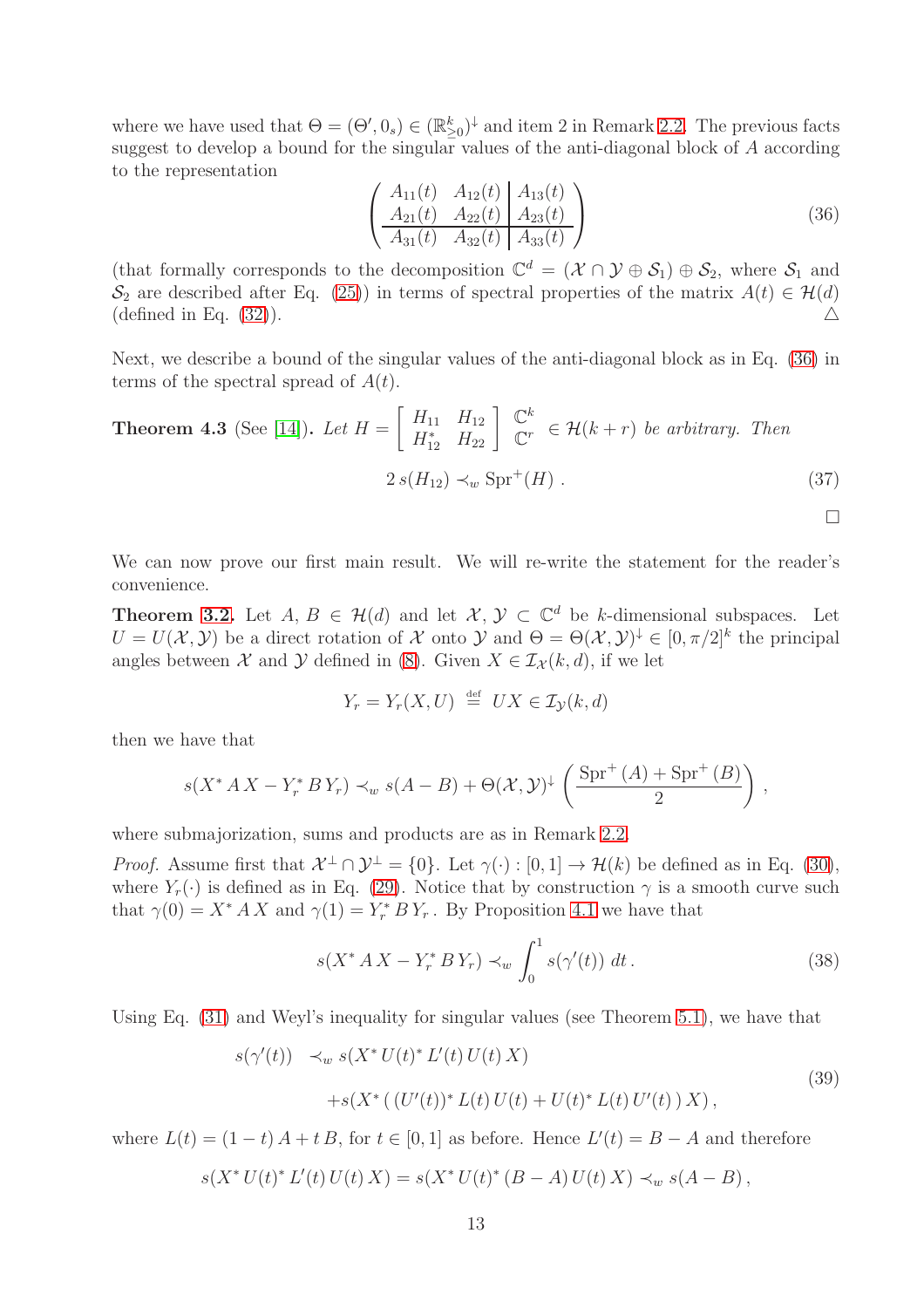where we have used Remark [5.4.](#page-20-1) The previous facts together with item 3. in Lemma [5.3](#page-19-4) imply that

<span id="page-13-2"></span>
$$
\int_0^1 s(X^* U(t)^* L'(t) U(t) X) dt \prec_w s(A - B).
$$
 (40)

Moreover, using Eqs. [\(33\)](#page-11-4), [\(34\)](#page-11-5), [\(35\)](#page-11-6) and Theorem [4.3](#page-12-1) (also see item 5. in Lemma [5.3\)](#page-19-4) we get that

<span id="page-13-0"></span>
$$
s(X^* \left( (U'(t))^* L(t) U(t) + U(t)^* L(t) U'(t) \right) X) \prec_w \Theta \operatorname{Spr}^+(A(t)). \tag{41}
$$

Notice that  $A(t)$  and  $L(t)$  are unitary conjugates, so they have the same spectral spread. Hence, by Proposition [5.6](#page-20-2) we get that

<span id="page-13-1"></span>
$$
Spr^{+}(A(t)) = Spr^{+}(L(t)) \prec (1-t) Spr^{+}(A) + t Spr^{+}(B).
$$
 (42)

By Eqs. [\(41\)](#page-13-0) , [\(42\)](#page-13-1) and item 3. in Lemma [5.3,](#page-19-4)

$$
\int_0^1 s(X^* ( (U'(t))^* L(t) U(t) + U(t)^* L(t) U'(t) ) X ) dt \prec_w
$$
  
\n
$$
\Theta \left( \text{Spr}^+(A) \int_0^1 (1-t) dt + \text{Spr}^+(B) \int_0^1 t dt \right) = \frac{1}{2} \Theta \left( \text{Spr}^+(A) + \text{Spr}^+(B) \right).
$$

Using this last submajorization relation, together with Eq. [\(39\)](#page-12-2) and Eq. [\(40\)](#page-13-2) we get that

<span id="page-13-3"></span>
$$
\int_0^1 s(\gamma'(t)) \ dt \prec_w s_j(A - B)_{j=1}^k + \Theta\left(\frac{\text{Spr}^+(A) + \text{Spr}^+(B)}{2}\right),\tag{43}
$$

where we have used the first part of item 3. in Lemma [5.3.](#page-19-4) The result now follows from Eq. [\(38\)](#page-12-3) and [\(43\)](#page-13-3).

In case  $\mathcal{X}^{\perp}\cap\mathcal{Y}^{\perp}\neq\{0\}$ , we consider the subspace  $\mathcal{Z}=\mathcal{X}+\mathcal{Y}\subset\mathbb{C}^{d}$  and  $Z\in\mathcal{I}_{\mathcal{Z}}(m,d)$ , where  $m = \dim \mathcal{Z}$ . Let  $A' = Z^* A Z$ ,  $B' = Z^* B Z \in \mathcal{H}(m)$  and let  $X' = Z^* X \in \mathcal{I}(k,m)$ . If we let  $\mathcal{X}' = R(X')$  and  $\mathcal{Y}' = R(Z^*Y_r)$  denote the subspaces that are the ranges of X' and  $Z^*Y_r$  in  $\mathbb{C}^m$  we get that  $(\mathcal{X}')^{\perp} \cap (\mathcal{Y}')^{\perp} = \{0\}$ . Moreover, since  $(X')^*Y' = (X^*Z)(Z^*Y_r) = X^*P_{\mathcal{Z}}Y_r =$  $X^*Y_r$  (where  $P_{\mathcal{Z}} \in \mathcal{H}(d)$  denotes the orthogonal projection onto  $\mathcal{Z} \subset \mathbb{C}^d$ ) we conclude that  $\Theta(\mathcal{X}', \mathcal{Y}') = \Theta(\mathcal{X}, \mathcal{Y}) \in \mathbb{R}^k$ , by definition of principal angles. By the first part of the proof, we now have that

<span id="page-13-4"></span>
$$
s((X')^* A' X' - (Y'_r)^* B' Y'_r) \prec_w s_j (A' - B')_{j=1}^k + \Theta\left(\frac{\text{Spr}^+(A') + \text{Spr}^+(B')}{2}\right), \qquad (44)
$$

where  $Y'_r = U' X'$ , and U' is a direct rotation of X' onto  $\mathcal{Y}'$ . But notice that  $Z^*UZ$  is a direct rotation from X' onto Y' so we can take  $Y'_r = Z^* U Z Z^* X = Z^* Y_r$ . Hence,

$$
(X')^* A' X' = X^* P_{\mathcal{Z}} A P_{\mathcal{Z}} X = X^* A X \text{ and}
$$

$$
(Y'_r)^* B' Y'_r = Y^*_r P_{\mathcal{Z}} B P_{\mathcal{Z}} Y_r = Y^*_r B Y_r
$$

Therefore,

<span id="page-13-5"></span>
$$
s((X')^* A' X' - (Y'_r)^* B' Y'_r) = s(X^* A X - Y_r^* B Y_r).
$$
\n(45)

On the other hand, using Remark [5.4](#page-20-1) (or the interlacing inequalities) we now see that

$$
s(A' - B') = s(Z^*(A - B) Z) \prec_w s(A - B) \text{ and}
$$
  

$$
Spr^+(A') \prec_w Spr^+(A) , Spr^+(B') \prec_w Spr^+(B).
$$

Thus, in this case the result follows from the previous submajorization relations together with Eq. [\(44\)](#page-13-4) and Eq. [\(45\)](#page-13-5).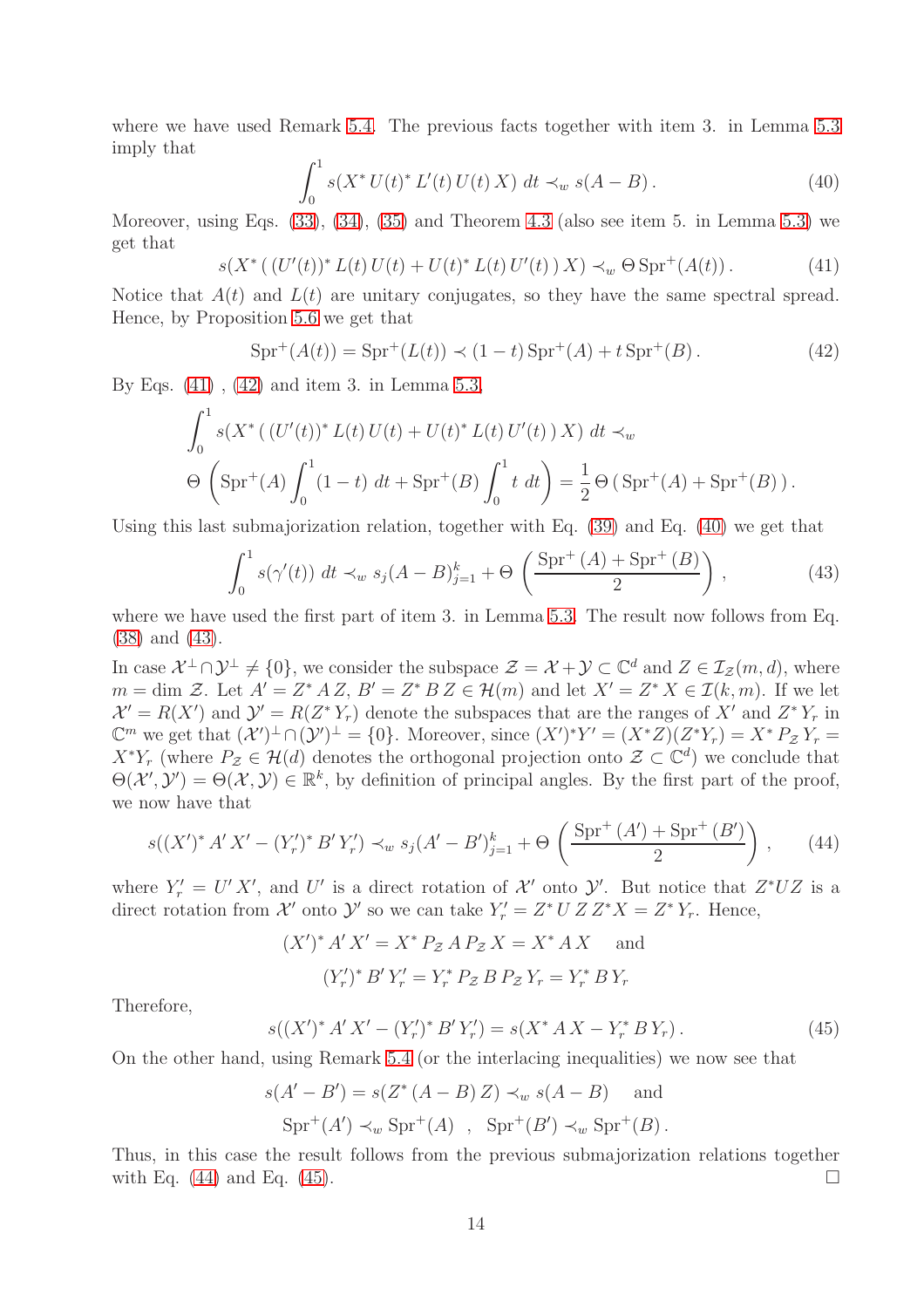#### <span id="page-14-0"></span>4.2 Proof of Theorem [3.3](#page-6-1)

<span id="page-14-2"></span>Notation 4.4. Throughout this section we adopt the notation and terminology in Theorem [3.3.](#page-6-1) Hence, we consider:

- 1.  $A \in \mathcal{H}(d);$
- 2.  $\mathcal{X}, \mathcal{Y} \subset \mathbb{C}^d$ , k-dimensional subspaces such that X is A-invariant;
- 3. a direct rotation  $U = U(\mathcal{X}, \mathcal{Y}) \in \mathcal{U}(d)$ , from X onto  $\mathcal{Y}$ .
- 4.  $Y_r = Y_r(X, Y) \stackrel{\text{def}}{=} UX \in \mathcal{I}_{\mathcal{Y}}(k, d).$
- 5. We denote by  $\Theta = \Theta(\mathcal{X}, \mathcal{Y})^{\downarrow} \in [0, \pi/2]^k$  the principal angles between  $\mathcal{X}$  and  $\mathcal{Y}$ .  $\Delta$

Our approach to prove the result is similar to that in the previous section. We first prove Theorem [3.3](#page-6-1) in the particular case that  $k = \dim \mathcal{X} = \dim \mathcal{Y} \leq d/2$  (see Propositions [4.6](#page-15-0)) and [4.7](#page-16-0) below). Then, we reduce the general case to the previous particular case. In what follows we consider the decomposition

$$
\mathbb{C}^d = \mathcal{X} \oplus \mathcal{X}^\perp \quad \text{assuming that} \quad \mathcal{X} \cap \mathcal{Y} = \{0\} \quad \text{ and} \quad \mathcal{X}^\perp \cap \mathcal{Y}^\perp = \{0\}.
$$

Notice that in this case we have that

<span id="page-14-1"></span>
$$
A = \begin{pmatrix} A_{11} & 0 \\ 0 & A_{22} \end{pmatrix}
$$
 i.e.  $A_{12} = A_{21}^* = 0$ . (46)

,

Given a direct rotation U from  $\mathcal X$  onto  $\mathcal Y$  we consider the block representation

$$
U(t) = \begin{pmatrix} C(t) & -S(t) \\ S(t) & C(t) \end{pmatrix}
$$

where  $S(\cdot), C(\cdot) : [0, 1] \to \mathcal{H}(r)$  are given by

$$
S(t) = \text{diag}(\sin(t \Theta))
$$
 and  $C(t) = \text{diag}(\cos(t \Theta)) \in \mathcal{M}_{p+r}(\mathbb{C})^+$ .

Here  $\Theta = \Theta(\mathcal{X}, \mathcal{Y})^{\downarrow} = (\frac{\pi}{2} \mathbb{1}_p, \theta_1, \dots, \theta_r) \in [0, \pi/2]^k$  where, as before,

$$
p = \dim \mathcal{X} \cap \mathcal{Y}^{\perp} = \dim \mathcal{X}^{\perp} \cap \mathcal{Y} \quad \text{and} \quad r = \dim \mathcal{X} \ominus (\mathcal{X} \cap \mathcal{Y}^{\perp}) = k - p.
$$

In this case, we define

$$
Y_r(t) = U(t) X = \begin{pmatrix} C(t) \\ S(t) \end{pmatrix} \quad \text{with} \quad X = \begin{pmatrix} I \\ 0 \end{pmatrix}, \tag{47}
$$

where the matrix block representation is with respect to the decomposition  $\mathbb{C}^d = \mathcal{X} \oplus \mathcal{X}^{\perp}$ , as before. In this case, we set

<span id="page-14-3"></span>
$$
\gamma(t) = Y_r(t)^* A Y_r(t) = X (U(t)^* A U(t)) X = X^* A(t) X \quad \text{for} \quad t \in [0, 1], \tag{48}
$$

where  $A(t) = U(t)^* A U(t)$ . By taking derivatives,

$$
\gamma'(t) = X^* A'(t) X = X^* (A(t) U'(0) - U'(0) A(t)) X,
$$
\n(49)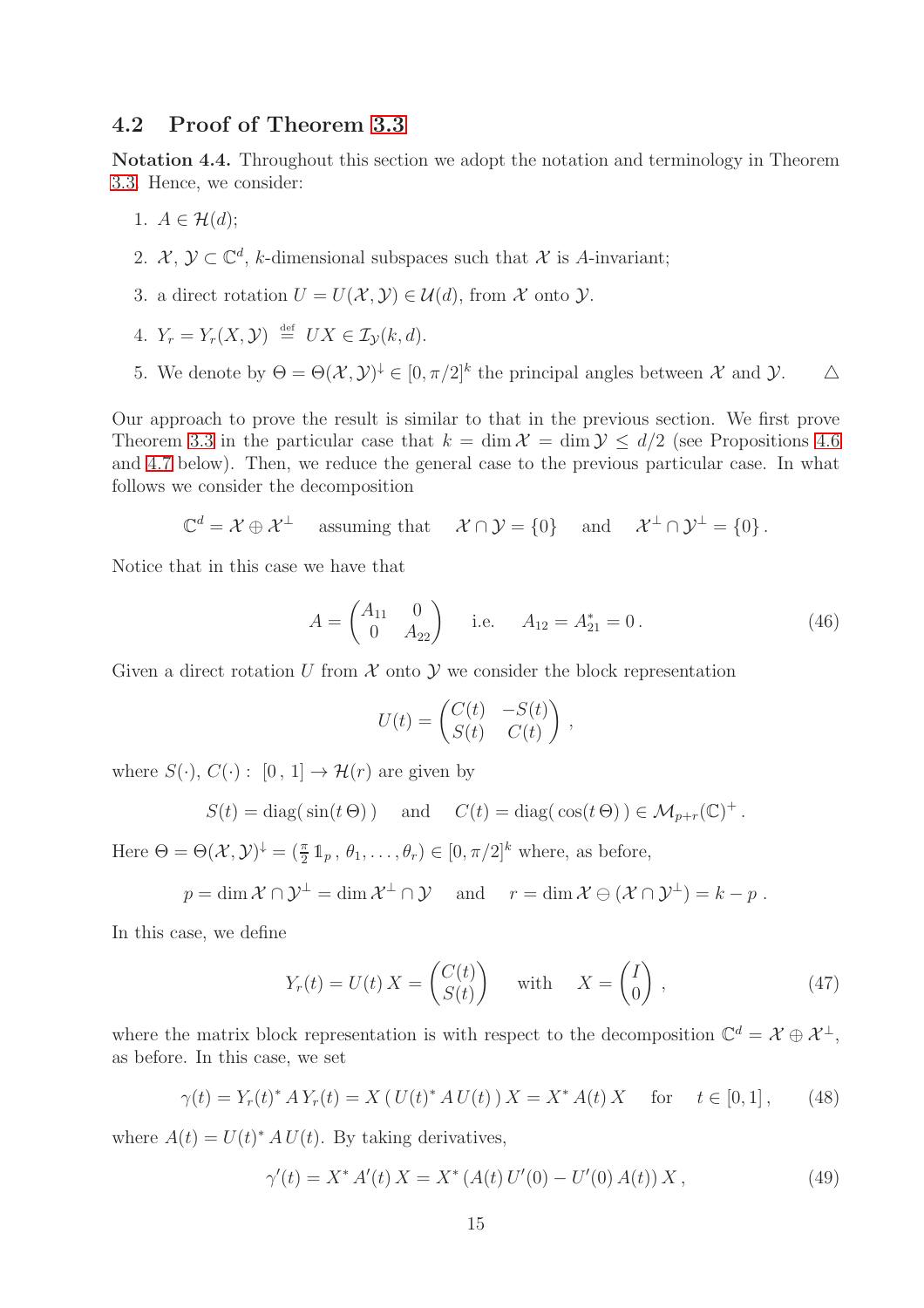where we have used that  $U(t+h) = U(t)$  (h), for t, h,  $t+h \in [0,1]$ , so that  $U'(t) = U(t) U'(0)$ and similarly  $(U'(t))^* = -U'(0)U(t)^*$ . In a similar way as in Eq. [\(34\)](#page-11-5), using the previous block matrix representations and setting  $A(t) := (A_{ij}(t))_{i,j=1}^2$ , we have that

<span id="page-15-2"></span>
$$
\gamma'(t) = X^* \left( A(t) \, U'(0) - U'(0) \, A(t) \right) X = 2 \, \text{Re}(A_{12}(t) \, D_{\Theta}). \tag{50}
$$

Now, using the fact that  $\mathcal X$  is an A-invariant subspace(so that A has the block represen-tation in Eq. [\(46\)](#page-14-1)), if we consider the block matrix representation  $A(t) = U(t)^* A U(t) =$  $(A_{ij}(t))_{i,j=1}^2$  then, for  $t \in [0,1]$ 

<span id="page-15-1"></span>
$$
A_{12}(t) = S(t) A_{22} C(t) - C(t) A_{11} S(t).
$$
\n(51)

Equation [\(51\)](#page-15-1) shows that X might not be  $A(t)$ -invariant, for  $t \in (0,1]$ ; nevertheless, based on the fact that  $\mathcal X$  is A-invariant, we show that it is possible to obtain a convenient upper bound for the growth of the singular values  $\gamma'(t)$ , for  $t \in (0, 1]$ . Indeed, using Eq. [\(51\)](#page-15-1) we see that

$$
2 \operatorname{Re}(A_{12}(t) D_{\Theta}) = 2 \operatorname{Re}((S(t) A_{22} C(t) - C(t) A_{11} S(t)) D_{\Theta})
$$

Moreover, since  $S(t)$ ,  $C(t)$  and  $D_{\Theta}$  commute with each other, then

<span id="page-15-3"></span>
$$
2 \operatorname{Re}(A_{12}(t) D_{\Theta}) = 2 \operatorname{Re}(S(t)(A_{22} D_{\Theta} - D_{\Theta} A_{11}) C(t)). \tag{52}
$$

Using Weyl's multiplicative inequality (item 3 of Theorem [5.1\)](#page-19-3) and that given  $E \in \mathcal{M}_k(\mathbb{C}),$ then  $s(Re(E)) \prec_w s(E)$ , we get from Eqs. [\(50\)](#page-15-2) and [\(52\)](#page-15-3) that

<span id="page-15-4"></span>
$$
s(\gamma'(t)) = 2 s ( \text{Re}(A_{12}(t) D_{\Theta})) \prec_w 2 t \Theta s (A_{22} D_{\Theta} - D_{\Theta} A_{11}), \qquad (53)
$$

where we have used that  $s(S(t)) = \lambda(S(t)) = \sin(t \Theta) \leq t \Theta$  and that  $0 \leq C(t) \leq I$ .

We will also consider the following inequality for the singular values of the so-called generalized commutators.

<span id="page-15-5"></span>**Theorem 4.5** (See [\[14\]](#page-21-12)). Let  $A_1, A_2 \in \mathcal{H}(k)$  be arbitrary and let  $D \in \mathcal{M}_k(\mathbb{C})$ . Then

$$
s(A_1 D - D A_2) \prec_w s(D) \text{Spr}^+(A_1 \oplus A_2).
$$
 (54)

<span id="page-15-0"></span>**Proposition 4.6.** With the notation and terminology of Notation [4.4,](#page-14-2) assume that  $X \cap Y =$ {0}*. Then we have that*

<span id="page-15-8"></span>
$$
s(X^* A X - Y^* A Y_r) \prec_w \Theta^2 \operatorname{Spr}^+ A,
$$
\n
$$
(55)
$$

*Proof.* We first assume that  $\mathcal{X}^{\perp} \cap \mathcal{Y}^{\perp} = \{0\}$ . Under this hypothesis, we consider the notation and terminology introduced previously in this section. In particular, we consider the smooth curve  $\gamma(t)$  for  $t \in [0,1]$  introduced in Eq. [\(48\)](#page-14-3). Since  $\gamma(0) = X^* A X$  and  $\gamma(1) = Y^*_{r} A Y_{r}$ then, Proposition [4.1](#page-9-7) shows that

<span id="page-15-7"></span>
$$
s(X^*AX - Y_r^*AY_r) \prec_w \int_0^1 s(\gamma'(t)) \ dt.
$$
 (56)

By Eq. [\(53\)](#page-15-4) above, we have that

<span id="page-15-6"></span>
$$
s(\gamma'(t)) \prec_w 2t \Theta \, s(A_{22} \, D_{\Theta} - D_{\Theta} \, A_{11}), \tag{57}
$$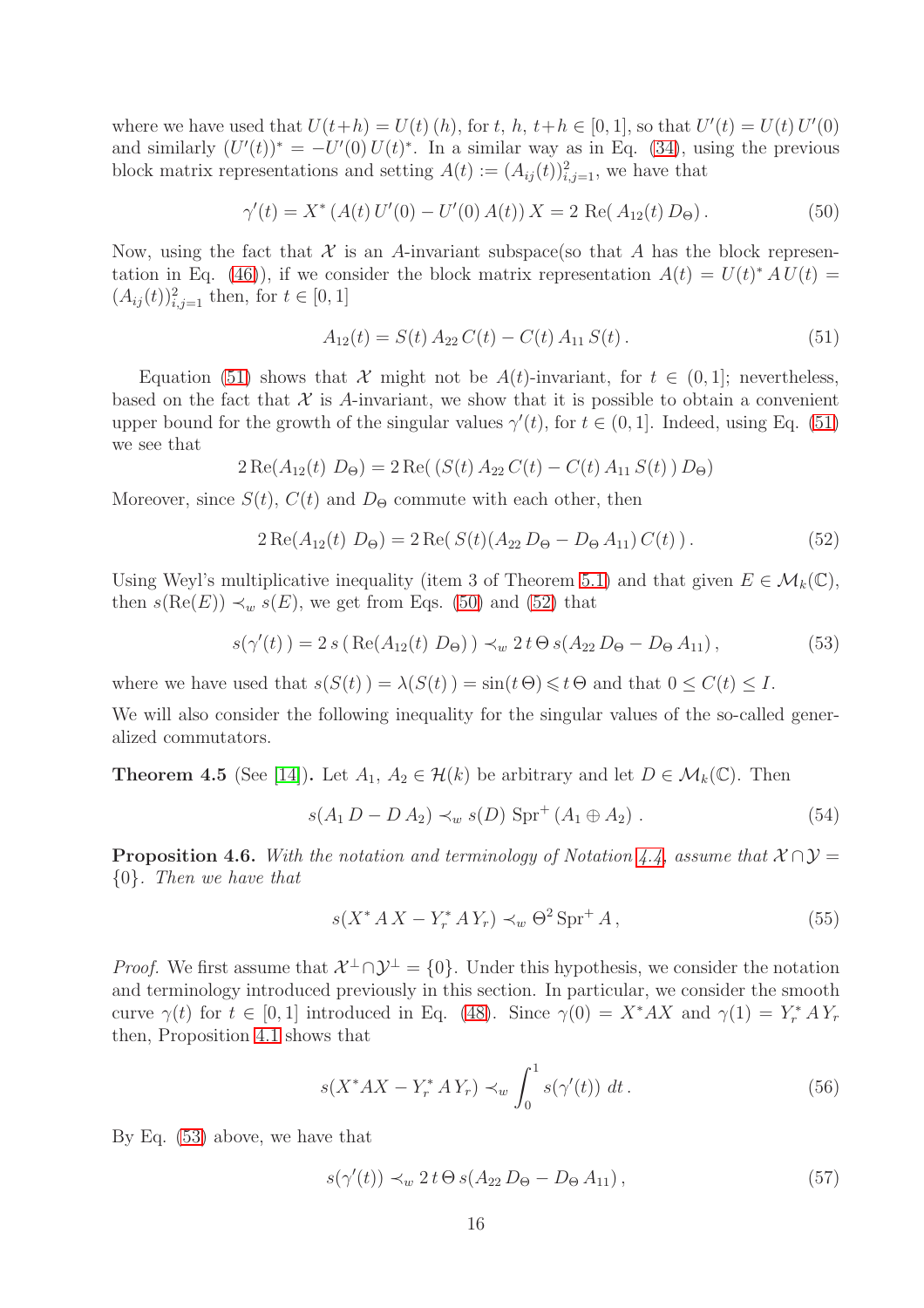By Theorem [4.5](#page-15-5) we get

<span id="page-16-1"></span>
$$
s(A_{22} D_{\Theta} - D_{\Theta} A_{11}) \prec_w \Theta \text{Spr}^+(A_{11} \oplus A_{22}) = \Theta \text{ Spr}^+(A), \qquad (58)
$$

since  $A = A_{11} \oplus A_{22}$  by hypothesis (X is A-invariant). Therefore, by Eqs. [\(57\)](#page-15-6) and [\(58\)](#page-16-1),

$$
s(\gamma'(t)) \prec_w 2t \Theta^2 \text{Spr}^+(A) \stackrel{(56)}{\Longrightarrow} s(X^* A X - Y^* A Y_r) \prec_w \Theta^2 \text{Spr}^+ A ,
$$

where we have used items 5. and 3. in Lemma [5.3.](#page-19-4) Finally, in case  $\mathcal{X}^{\perp} \cap \mathcal{Y}^{\perp} \neq \{0\}$  we can argue by reduction to the case in which  $\mathcal{X}^{\perp} \cap \mathcal{Y}^{\perp} = \{0\}$ , in the same way as in the last part of the proof of Theorem [3.2,](#page-5-0) and prove the inequality in Eq. [\(55\)](#page-15-8) (without the restriction  $\mathcal{X}^{\perp} \cap \mathcal{Y}^{\perp} = \{0\}$ . The details are left to the reader.

<span id="page-16-0"></span>**Proposition 4.7.** With the notation and terminology of Notation [4.4,](#page-14-2) assume that  $\mathcal{X}, \mathcal{Y} \subset$  $\mathbb{C}^d$  be k-dimensional subspaces with  $k \leq d/2$ . Then we have that

<span id="page-16-2"></span>
$$
s(X^* A X - Y^* A Y_r) \prec_w \Theta^2 \operatorname{Spr}^+ A,
$$
\n
$$
(59)
$$

*Proof.* Assume that  $k = \dim \mathcal{X} = \dim \mathcal{Y} \le d/2$  and that X and Y are arbitrary subspaces such that X is A-invariant. If  $X \cap Y = \{0\}$  then we conclude that Eq. [\(59\)](#page-16-2) holds in this case, by Proposition [4.6.](#page-15-0) In case  $\mathcal{X} \cap \mathcal{Y} \neq \{0\}$  we consider the following

*Claim*: for every  $t \in [0, 1]$  there exist a k-dimensional subspace  $\mathcal{Y}(t) \subset \mathbb{C}^d$  and a direct rotation  $W(t) \in \mathcal{U}(d)$  from X onto  $\mathcal{Y}(t)$  in such a way that  $\mathcal{X} \cap \mathcal{Y}(t) = \{0\}$  for  $t \in (0, 1]$ ,

$$
\lim_{t \to 0^+} P_{\mathcal{Y}(t)} = P_{\mathcal{Y}} \in \mathcal{H}(d) \quad \text{and} \quad \lim_{t \to 0^+} W(t) = U.
$$

Let us assume for a moment that the claim is true. Let  $Y_{r,t} = W(t) X$ , for  $t \in [0,1]$ , and notice that  $\lim_{t\to 0^+} Y_{r,t} = U X = Y_r$  (as in the statement of the theorem). Since  $\mathcal{X} \cap \mathcal{Y}(t) = \{0\}$  for  $t \in (0, 1]$ , by Proposition [4.6](#page-15-0) we have that

$$
s(X^*AX - Y_{r,t}^* A Y_{r,t}) \prec_w \Theta(\mathcal{X}, \mathcal{Y}(t))^2 \operatorname{Spr}^+(A) \quad \text{for} \quad t \in (0,1].
$$

By continuity of singular values (and hence of principal angles) we conclude that

$$
s(X^*AX - Y_r^*AY_r) = \lim_{t \to 0^+} s(X^*AX - Y_{r,t}^* A Y_{r,t}) \prec_w \lim_{t \to 0^+} \Theta(\mathcal{X}, \mathcal{Y}(t))^2 \operatorname{Spr}^+(A)
$$
  
=  $\Theta(\mathcal{X}, \mathcal{Y})^2 \operatorname{Spr}^+(A).$ 

*Proof of the claim.* In case  $dim(\mathcal{X} \cap \mathcal{Y}) = s \geq 1$ , we notice that

$$
\dim \mathcal{X}^{\perp} \cap \mathcal{Y}^{\perp} = \dim \mathcal{X}^{\perp} + \dim \mathcal{Y}^{\perp} - \dim (\mathcal{X} \cap \mathcal{Y})^{\perp} \geq s.
$$

On the other hand, we have the decompositions

$$
\mathcal{X} = (\mathcal{X} \cap \mathcal{Y}) \oplus (\mathcal{X} \cap \mathcal{Y}^{\perp}) \oplus (\mathcal{X} \cap \mathcal{G}) \quad \text{and} \quad \mathcal{Y} = (\mathcal{X} \cap \mathcal{Y}) \oplus (\mathcal{X}^{\perp} \cap \mathcal{Y}) \oplus (\mathcal{Y} \cap \mathcal{G}),
$$

where G denotes the generic part of the pair of subspaces  $\mathcal X$  and  $\mathcal Y$  (see Eq. [\(9\)](#page-4-5)). Let  $\Theta' = (\frac{\pi}{2} 1_p, \theta_1 \ldots, \theta_r)$  denote the principal angles between  $S_1 := (\mathcal{X} \cap \mathcal{Y}^{\perp}) \oplus (\mathcal{X} \cap \mathcal{G})$  and  $(\mathcal{X}^{\perp} \cap \overline{\mathcal{Y}}) \oplus (\mathcal{Y} \cap \mathcal{G}),$  where  $p = \dim \mathcal{X} \cap \mathcal{Y}^{\perp} = \dim \mathcal{X}^{\perp} \cap \mathcal{Y}$  and  $r = \dim \mathcal{X} \cap \mathcal{G} = \dim \mathcal{Y} \cap \mathcal{G};$ then,  $\Theta = \Theta(\mathcal{X}, \mathcal{Y}) = (\Theta', 0_s) \in [0, \pi/2]^k$ , where  $k = p + r + s$ .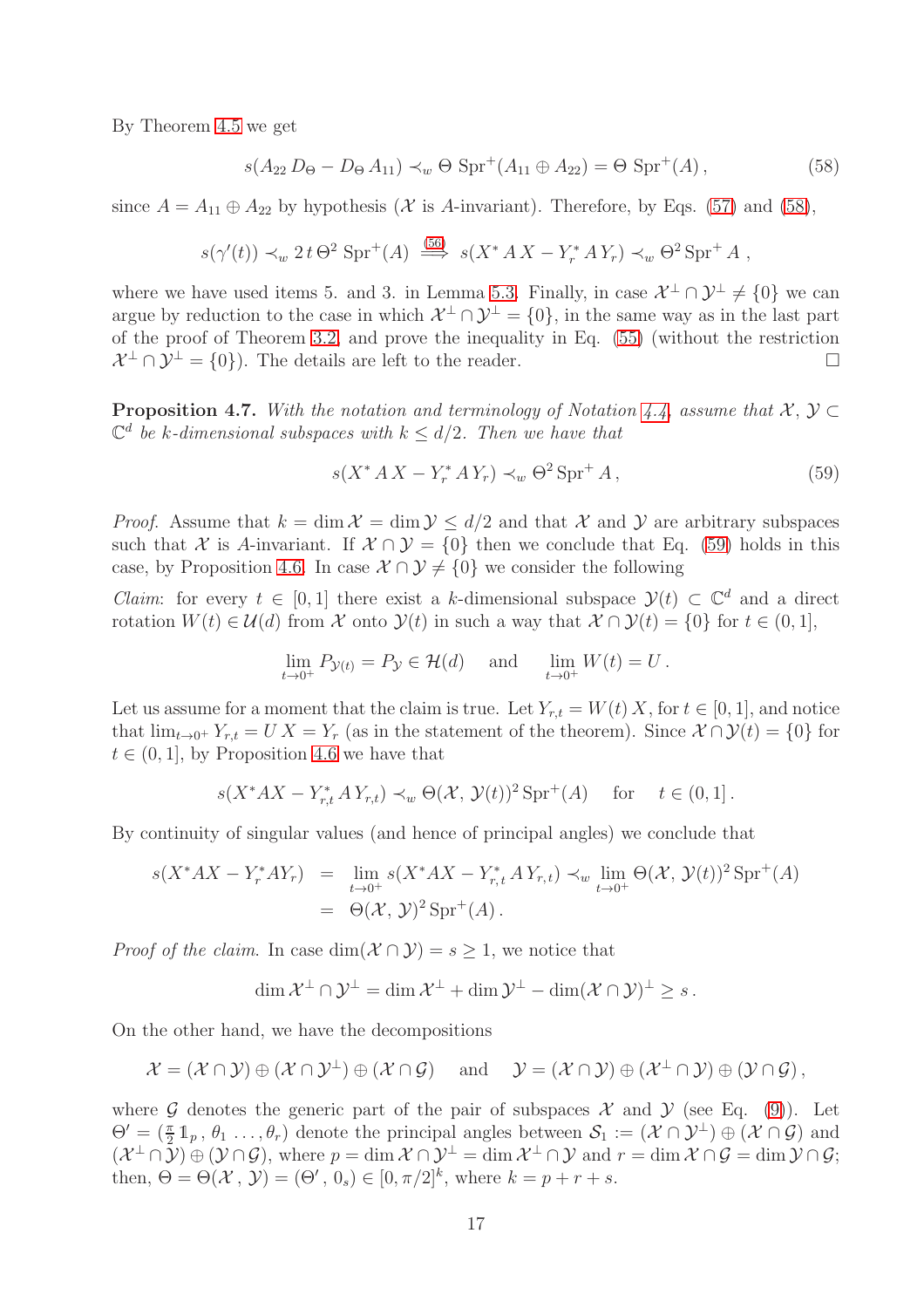Let  $U \in \mathcal{U}(d)$  be a direct rotation from X onto Y. Then there exists B an ONB for  $\mathbb{C}^d$ , compatible with the decomposition

$$
\mathbb{C}^d = (\mathcal{X} \cap \mathcal{Y}) \oplus \mathcal{S}_1 \oplus \mathcal{S}_2 \oplus (\mathcal{X}^\perp \cap \mathcal{Y}^\perp), \tag{60}
$$

where  $\mathcal{S}_2 = (\mathcal{X}^{\perp} \cap \mathcal{Y}) \oplus (\mathcal{X}^{\perp} \cap \mathcal{G})$ , such that

<span id="page-17-1"></span>
$$
U = \begin{pmatrix} I & 0 & 0 & 0 \\ 0 & C & -S & 0 \\ 0 & S & C & 0 \\ 0 & 0 & 0 & I \end{pmatrix},
$$
(61)

where  $C = \text{diag}(\cos(\Theta'))$  and  $S = \text{diag}(\sin(\Theta')) \in \mathcal{M}_{p+r}(\mathbb{C})^+$ 

are diagonal positive semidefinite matrices.

Let  $\{v_j\}_{j\in\mathbb{I}_s}$  be the vectors in  $\mathcal{B}$  that form an ONB of  $\mathcal{X}\cap\mathcal{Y}$  and let  $\{w_j\}_{j\in\mathbb{I}_s}$  be vectors in B that form an ONS in  $\mathcal{X}^{\perp} \cap \mathcal{Y}^{\perp}$  (here we are using that  $\dim \mathcal{X}^{\perp} \cap \mathcal{Y}^{\perp} \geq s$ ). We now set  $u_j(t) = \cos(t)v_j + \sin(t) w_j$ , for  $j \in \mathbb{I}_s$ , and let  $\mathcal{S}(t)$  be the subspace generated by the ONS  ${u_j(t)}_{j\in\mathbb{I}_s}$ , for  $t \in [0,1]$ . Also, let

$$
\mathcal{Y}(t) = \mathcal{S}(t) \oplus (\mathcal{X}^{\perp} \cap \mathcal{Y}) \oplus (\mathcal{Y} \cap \mathcal{G}) \quad \text{for} \quad t \in [0,1].
$$

By construction, dim  $\mathcal{Y}(t) = k$ , and for  $0 < t \leq \theta_r$  we have that

$$
\Theta(\mathcal{X}, \mathcal{Y}(t)) = (\theta_j(t))_{j \in \mathbb{I}_k} = (\Theta', t \mathbb{1}_s) \in (0, \pi/2]^k.
$$

In particular,  $\mathcal{X} \cap \mathcal{Y}(t) = \{0\}$  for  $0 < t < \theta_r$ . It is clear that  $\lim_{t \to 0^+} P_{\mathcal{Y}(t)} = P_{\mathcal{Y}}$ .

Consider the orthogonal decomposition

<span id="page-17-0"></span>
$$
\mathbb{C}^d = \mathcal{Z}_1 \oplus \mathcal{Z}_2 \oplus \mathcal{T} \tag{62}
$$

where  $\mathcal{T} = (\mathcal{X}^{\perp} \cap \mathcal{Y}^{\perp}) \ominus \mathcal{S}(\frac{\pi}{2})$  $\frac{\pi}{2}$ ,

$$
\mathcal{Z}_1 = (\mathcal{X} \cap \mathcal{Y}) \oplus (\mathcal{X} \cap \mathcal{Y}^\perp) \oplus (\mathcal{X} \cap \mathcal{G}) \quad \text{ and } \quad \mathcal{Z}_2 = (\mathcal{X}^\perp \cap \mathcal{Y}) \oplus (\mathcal{X}^\perp \cap \mathcal{G}) \oplus \mathcal{S}(\frac{\pi}{2}).
$$

We now construct the block matrix  $W(t)$  in terms of the decomposition in Eq. [\(62\)](#page-17-0), given by

<span id="page-17-2"></span>
$$
W(t) = \begin{pmatrix} C_1(t) & -S_1(t) & 0 \\ S_1(t) & C_1(t) & 0 \\ 0 & 0 & I \end{pmatrix} \quad \text{for} \quad t \in [0, 1], \tag{63}
$$

where  $C_1(t) = \text{diag}(\cos(t) 1_s, \cos(\Theta'))$  and  $S_1(t) = \text{diag}(\sin(t) 1_s, \sin(\Theta'))$ . Then,  $W(\cdot)$  is a continuous function such that  $W(t)$  is a direct rotation from X onto  $\mathcal{Y}(t)$ , for  $t \in [0, 1]$ , and such that  $W(0) = U$  (compare Eqs. [\(61\)](#page-17-1) and [\(63\)](#page-17-2)). The claim follows from these remarks.  $\Box$ 

We can now prove our second main result. We will re-write the statement with all its notation and terminology for the reader's convenience.

**Theorem [3.3.](#page-6-1)** Let  $A \in \mathcal{H}(d)$  and let  $\mathcal{X}, \mathcal{Y} \subset \mathbb{C}^d$  be k-dimensional subspaces such that  $\mathcal{X}$ is A-invariant. Let  $U = U(\mathcal{X}, \mathcal{Y})$  be a direct rotation of  $\mathcal X$  onto  $\mathcal Y$  and  $\Theta = \Theta(\mathcal{X}, \mathcal{Y})^{\downarrow} \in$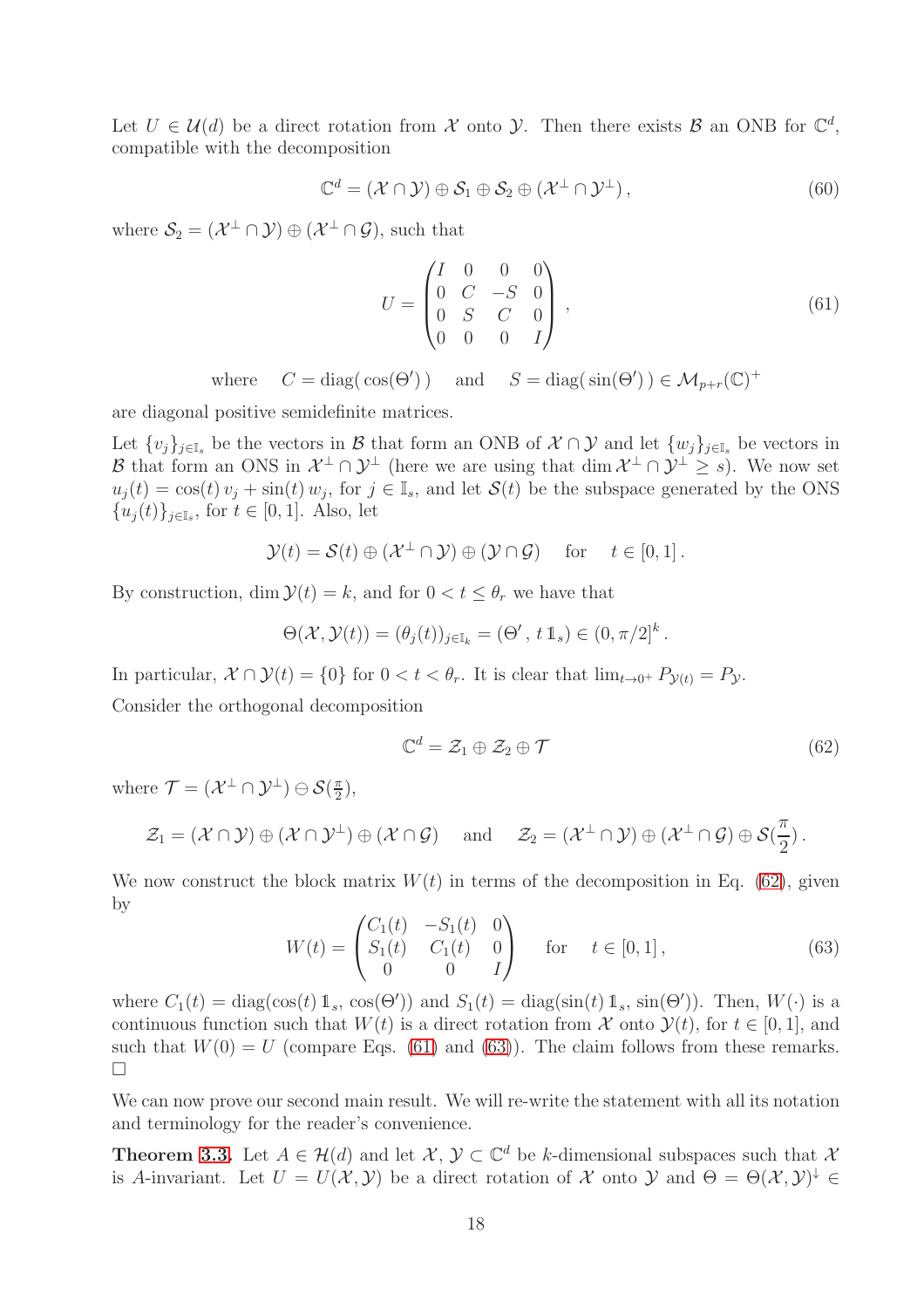$[0, \pi/2]^k$  the principal angles between X and Y defined in [\(8\)](#page-4-3). Given  $X \in \mathcal{I}_{\mathcal{X}}(k, d)$ , if we let  $Y_r = Y_r(X, U) = UX \in I_V(k, d)$  then we have that

$$
s(X^* A X - Y^* A Y_r) \prec_w \Theta^2(\mathcal{X}, \mathcal{Y})^{\downarrow} \operatorname{Spr}^+(A) , \qquad (64)
$$

where submajorization and products are as in Remark [2.2.](#page-4-2)

*Proof.* In case  $k \le d/2$ , the result follows from Proposition [4.7.](#page-16-0) On the other hand, if  $k > d/2$  we embed the subspaces  $\mathcal{X}, \mathcal{Y}$  in  $\mathbb{C}^{d'} = \mathbb{C}^d \oplus \mathbb{C}^{(d'-d)}$  for some  $k \leq d'/2$  and get  $\mathcal{X}' = \mathcal{X} \oplus 0_{(d'-d)}$  and  $\mathcal{Y}' = \mathcal{Y} \oplus 0_{(d'-d)}$ . Notice that in this case  $\Theta(\mathcal{X}', \mathcal{Y}') = (\Theta(\mathcal{X}, \mathcal{Y}), 0_{(d'-d)})$ .

Similarly, we can embed X, A and U and get  $X' = \begin{pmatrix} X \\ 0 \end{pmatrix}$  $\theta$  $\Big) \in \mathcal{I}_{\mathcal{X}'}(k, d')$ ,

$$
A' = \begin{pmatrix} A & 0 \\ 0 & \lambda_h(A) \end{pmatrix} \in \mathcal{H}(d') \quad \text{and} \quad U' = \begin{pmatrix} U & 0 \\ 0 & I \end{pmatrix} \in \mathcal{U}(d'),
$$

where  $h = \left[\frac{d+1}{2}\right]$  (integer part). In this case U' is a direct rotation of X' onto Y' such that

$$
Y'_r = U'X' = \begin{pmatrix} UX \\ 0 \end{pmatrix} = \begin{pmatrix} Y_r \\ 0 \end{pmatrix}.
$$

Now it is straightforward to check that

$$
(X')^*A'X' - (Y'_r)^*A'Y'_r = \begin{pmatrix} X^*AX - Y^*_rAY_r \\ 0 \end{pmatrix}.
$$

Hence, by Proposition [4.7](#page-16-0) we get that

$$
s(X^*AX - Y_r^*AY_r) = s((X')^*A'X' - (Y'_r)^*A'Y'_r) \prec_w \Theta(\mathcal{X}', \mathcal{Y}')^2 \operatorname{Spr}^+(A').
$$

Notice that, by construction,

$$
Spr^+(A') = (\text{Spr}^+(A), 0_{h'}) \implies \Theta(\mathcal{X}', \mathcal{Y}')^2 \text{ Spr}^+(A') = \Theta(\mathcal{X}, \mathcal{Y})^2 \text{Spr}^+(A) ,
$$
  

$$
h' = \left[\frac{d'}{2}\right] - \left[\frac{d}{2}\right] \ge 1.
$$

where  $' = \left[\frac{d}{2}\right]$ 2 ] − [ 2

Remark 4.8 (Final comments). Consider the notation of Theorem [3.4.](#page-6-3) The reader could wonder why is it that our bounds do not coincide with the bounds in Eqs. [\(2\)](#page-2-3) and [\(3\)](#page-2-4). Now that we have described our techniques in detail we can give our opinion on this issue. We believe that the fact that our bounds depend on the  $\Theta(\mathcal{X}, \mathcal{Y})$ , which from a geometric point of view corresponds to the arc length between subspaces, is a consequence of our choice of curves that lead to the construction of  $\gamma(t)$  as in Eqs. [\(30\)](#page-11-2) and [\(48\)](#page-14-3), based on direct rotations. On the other hand  $\sin(\Theta(\mathcal{X}, \mathcal{Y}))$ , which from a geometric point of view corresponds to the chordal length between subspaces, seems to be associated with shorter curves  $\tilde{\gamma}(t)$ . Still, the importance of our choice  $\gamma(t)$  is that its derivative  $\gamma'(t)$  leads to singular values inequalities that allow to reduce the problem to the infinitesimal level (these inequalities where obtained in [\[14\]](#page-21-12), motivated by the problems in the present paper). For example, notice that the shortest curve  $\mu(t) = (1-t)X^*AX - tY^*AY$ ,  $t \in [0,1]$ , joining  $X^*AX$  and  $Y^*AY$  does not provide such reduction, since  $\mu'(t) = Y^*AY - X^*AX$ , for  $t \in [0,1]$ . Nevertheless, the geometric technique considered in here is rather flexible in several ways, and we plan to keep working in these problems in the future.  $\Delta$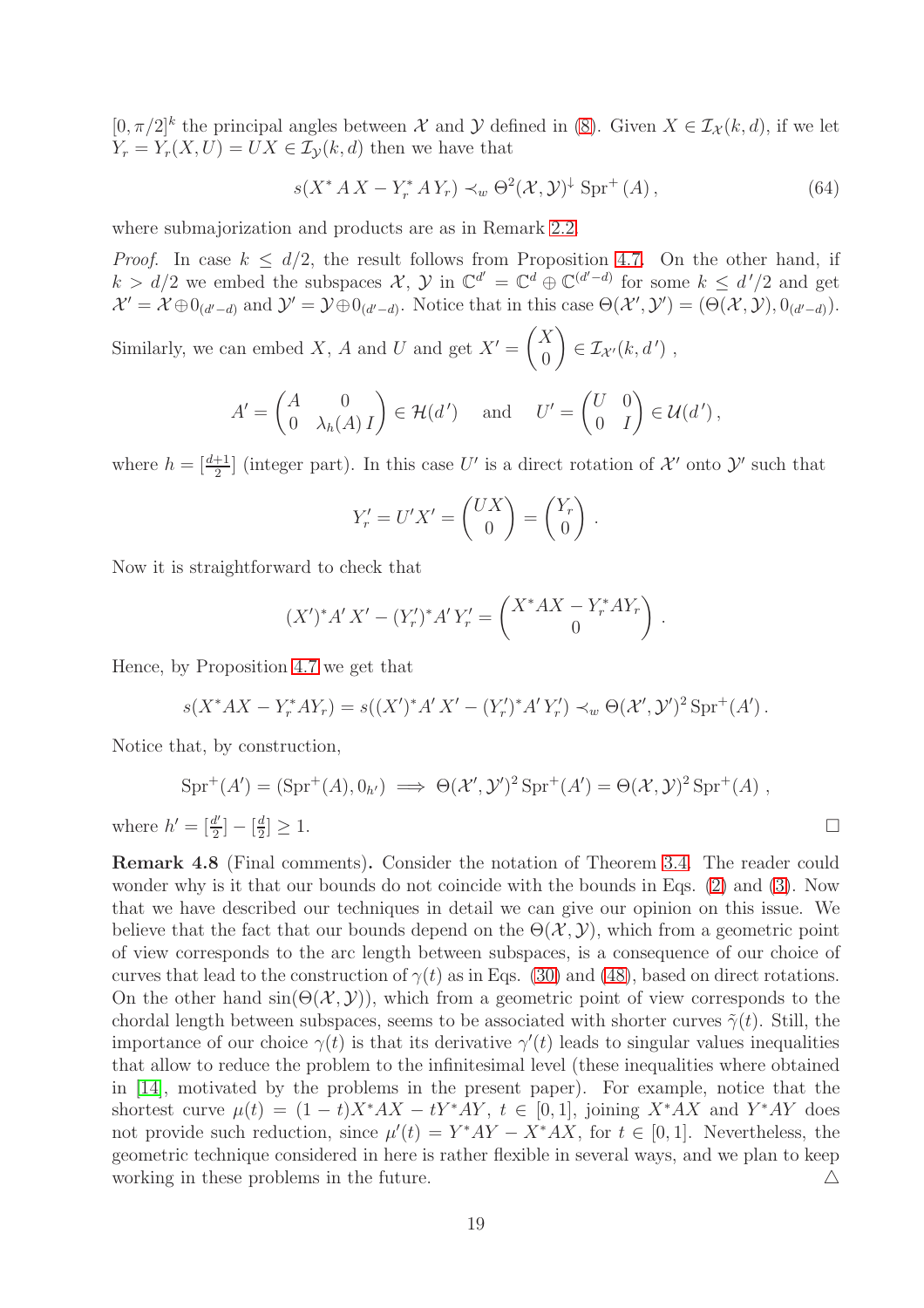# <span id="page-19-0"></span>5 Appendix

Here we collect several results about majorization and the spectral spread of self-adjoint matrices, used throughout our work.

### <span id="page-19-1"></span>5.1 Majorization theory in matrix analysis

There are many fundamental results in matrix theory that are stated in terms of submajorization relations. Below, we mention only those results related to the content of this work; for a detailed exposition on majorization theory see [\[2,](#page-21-16) Chapters II and III], [\[7,](#page-21-17) Chapter 3] and [\[12,](#page-21-18) Chapter 9].

The first result deals with submajorization relations between singular values of arbitrary matrices in  $\mathcal{M}_d(\mathbb{C})$  (see [\[2\]](#page-21-16) p. 35, p. 74 and p. 94).

<span id="page-19-3"></span>**Theorem 5.1.** Let  $C, D \in \mathcal{M}_d(\mathbb{C})$ . Then,

- 1. Weyl's additive inequality for singular values :  $s(C+D) \prec_w s(C) + s(D)$ ;
- 2.  $s(\text{Re}(C)) \prec_w s(C)$ ;
- 3. Weyl's multiplicative inequality for singular values:  $s(CD) \prec_w s(C) s(D)$ ;

<span id="page-19-2"></span>**Theorem 5.2.** *([\[2\]](#page-21-16), Thm.III.4.1)* Let  $C, D \in \mathcal{H}(d)$ . Then,

- 1. Lidskii's additive inequality:  $\lambda(C) \lambda(D) \prec \lambda(C D)$ ;
- 2. Lidskii's additive inequality for singular values:  $|\lambda(C) \lambda(D)| \prec_w s(C D);$

In the next result we describe several elementary but useful properties of majorization and submajorization between real vectors.

<span id="page-19-4"></span>**Lemma 5.3.** Let  $x, y, z, w \in \mathbb{R}^k$ . Then,

- 1.  $x^{\downarrow} + y^{\uparrow} \prec x + y \prec x^{\downarrow} + y^{\downarrow};$
- 2. If  $x \prec_w y$  and  $y, z \in (\mathbb{R}^k)^{\downarrow}$  then  $x + z \prec_w y + z$ ;
- 3. If  $z, w \in (\mathbb{R}^k)^{\downarrow}, x \prec z$  and  $y \prec w$  then  $x+y \prec z+w$ . Moreover, if  $x(\cdot), z(\cdot) : [0,1] \to \mathbb{R}^k$ are continuous functions such that  $x(t) \prec_w z(t) = (z(t))^{\downarrow}$  for  $t \in [0,1]$ , then

$$
\int_0^1 x(t) dt \prec_w \int_0^1 z(t) dt.
$$

If we assume further that  $x, y, z \in \mathbb{R}_{\geq 0}^k$  then,

- 4.  $x^{\downarrow}y^{\uparrow} \prec_w x y \prec_w x^{\downarrow}y^{\downarrow};$
- 5. If  $x \prec_w y$  and  $y, z \in (\mathbb{R}_{\geq 0}^k)^{\downarrow}$  then  $xz \prec_w y z$ .

 $\Box$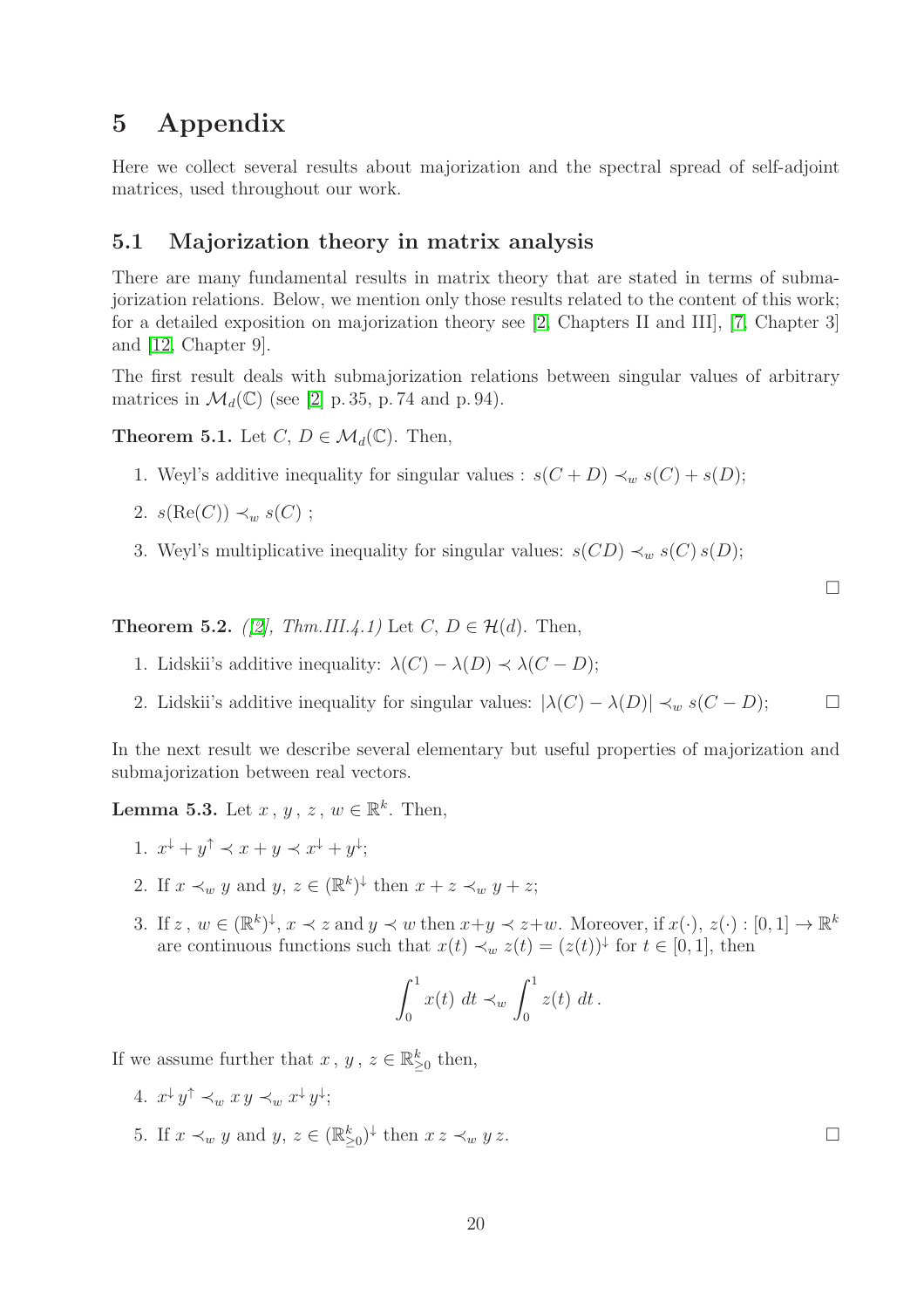*Proof.* A proof of all these facts can be found in [\[2\]](#page-21-16) with the exception of the second assertion in item 3, that we now prove. Indeed, for  $n \in \mathbb{N}$  consider the regular partition  $\{t_0 = 0$  $t_1 < \ldots < t_n = 1$  of [0, 1] so that  $t_j = \frac{j}{n}$  $\frac{j}{n}$  for  $j \in \{0\} \cup \mathbb{I}_n$  and  $\Delta_j = t_j - t_{j-1} = \frac{1}{n} = \Delta_n$ , for  $j \in \mathbb{I}_n$ . By the first part of item 3. we have that, for  $n \in \mathbb{N}$ ,

$$
\sum_{j=1}^n x(t_j) \Delta_n \prec_w \sum_{j=1}^n z(t_j) \Delta_n.
$$

Since  $x(\cdot)$ ,  $z(\cdot)$  are continuous functions, we have that

$$
\int_0^1 x(t) \, dt = \lim_n \sum_{j=1}^n x(t_j) \, \Delta_n \prec_w \lim_n \sum_{j=1}^n z(t_j) \, \Delta_n = \int_0^1 z(t) \, dt \, ,
$$

where we have used the following fact: if  $(u_n)_{n\in\mathbb{N}}$  and  $(v_n)_{n\in\mathbb{N}}\in\mathbb{R}^d$  are sequences that converge to u and  $v \in \mathbb{R}^d$  respectively, and such that  $u_n \prec_w v_n$  for  $n \in \mathbb{N}$ , then  $u \prec_w v$ .  $\Box$ 

<span id="page-20-1"></span>**Remark 5.4.** Let  $x, y \in \mathbb{R}^k$ . If  $x \leq y$  then,

$$
x^{\downarrow} \leq y^{\downarrow}
$$
 and  $x \prec_w y$ .

In particular, if  $A, P \in \mathcal{M}_d(\mathbb{C})$  are such that P is a projection then  $s(PAP) \leq s(A)$  so that  $s(PAP) \prec_w S(A)$ .

**Proposition 5.5.** Let  $1 \leq k < d$  and let  $E \in \mathcal{M}_{k,(d-k)}(\mathbb{C})$ . Then

$$
\hat{E} = \begin{pmatrix} 0 & E \\ E^* & 0 \end{pmatrix} \in \mathcal{H}(d) \quad \text{and} \quad \lambda(\hat{E}) = (s(E), -s(E^*))^\downarrow \in (\mathbb{R}_{\geq 0}^d)^\downarrow \,. \tag{65}
$$

 $\Box$ 

#### <span id="page-20-0"></span>5.2 Spectral spread of self-adjoint matrices

In this section we describe a Weyl's type inequality for the spectral spread. Recall that given  $A \in \mathcal{H}(d)$  then the spectral spread of A is

$$
\text{Spr}^+(A) = \left(\text{Spr}_j(A)\right)_{j \in \mathbb{I}_h} = \left(\lambda_j(A) - \lambda_j^{\uparrow}(A)\right)_{j \in \mathbb{I}_h} \in (\mathbb{R}^h_+)^{\downarrow}.
$$

where  $h = \begin{bmatrix} \frac{d}{2} \end{bmatrix}$  (integer part).

<span id="page-20-2"></span>**Proposition 5.6.** *Let*  $A, B \in \mathcal{H}(d)$ *. Then* 

$$
Spr^+(A+B) \prec Spr^+(A) + Spr^+(B) .
$$

*Proof.* By Lidskii's additive inequality

$$
\lambda(A + B) \prec \lambda(A) + \lambda(B) \implies -\lambda(A + B) \prec -\lambda(A) - \lambda(B).
$$

By item 3 of Lemma [5.3,](#page-19-4) since  $-\lambda^{\dagger}(A) - \lambda^{\dagger}(B) \in (\mathbb{R}^d)^{\downarrow}$ , then

$$
\lambda(A + B) - \lambda^{\uparrow}(A + B) \preceq \lambda(A) + \lambda(B) - \lambda^{\uparrow}(A) - \lambda^{\uparrow}(B)
$$
  
= 
$$
(\lambda(A) - \lambda^{\uparrow}(A)) + (\lambda(B) - \lambda^{\uparrow}(B)) \in (\mathbb{R}^{d})^{\downarrow}.
$$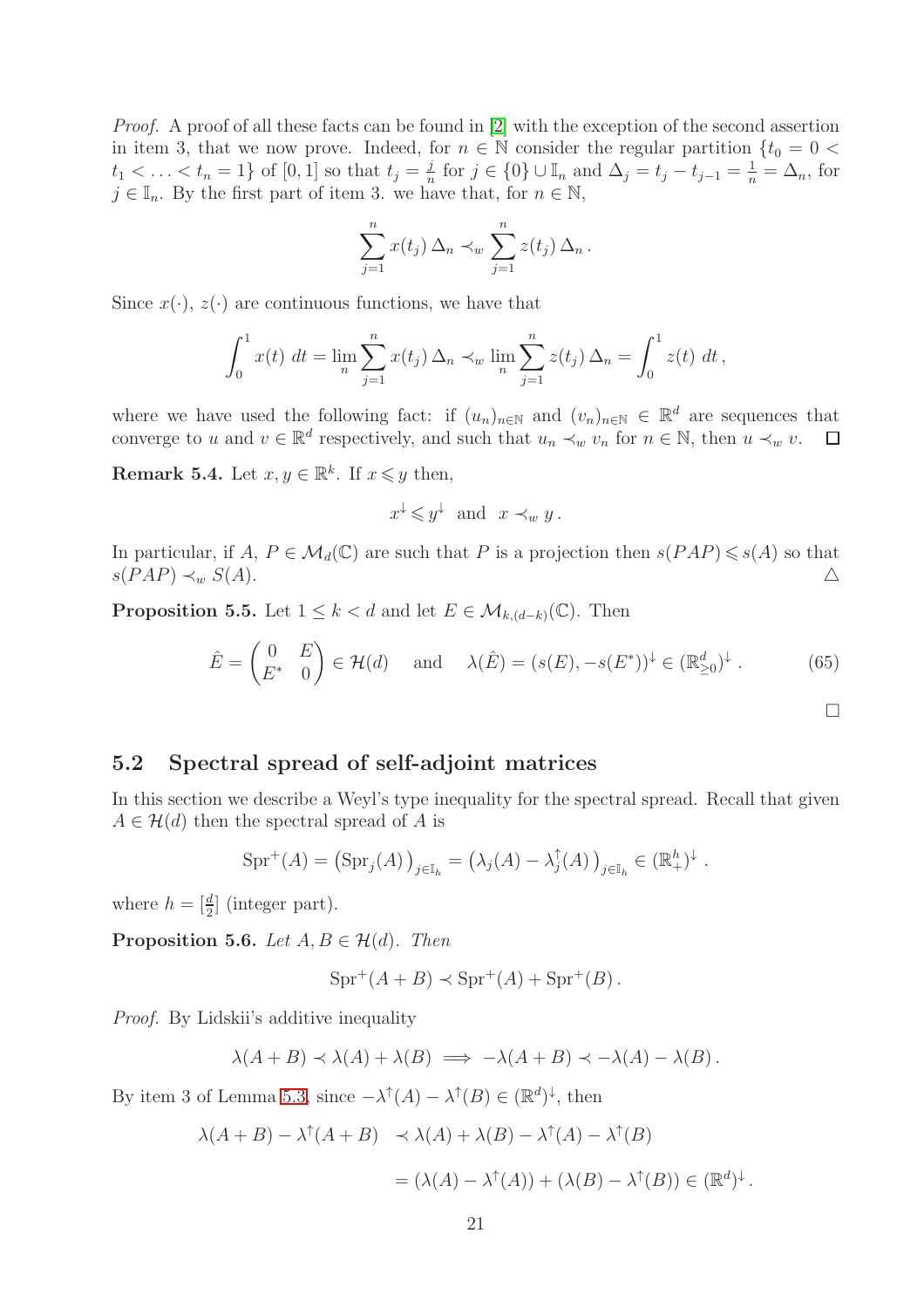Let  $h = \left[\frac{d}{2}\right]$  (integer part). If  $r \in \mathbb{I}_h$ ,

$$
\sum_{i=1}^{r} \text{Spr}_{i}^{+}(A+B) = \sum_{i=1}^{r} \lambda_{i}(A+B) - \lambda_{i}^{\uparrow}(A+B)
$$
\n
$$
\leq \sum_{i=1}^{r} (\lambda_{i}(A) - \lambda_{i}^{\uparrow}(A)) + (\lambda_{i}(B) - \lambda_{i}^{\uparrow}(B))
$$
\n
$$
= \sum_{i=1}^{r} \text{Spr}_{i}^{+}(A) + \text{Spr}_{i}^{+}(B).
$$
\n(66)

 $\Box$ 

# <span id="page-21-3"></span>References

- [1] M.E. Argentati, A.V. Knyazev, C.C. Paige, I. Panayotov, Bounds on changes in Ritz values for a perturbed invariant subspace of a Hermitian matrix. SIAM J. Matrix Anal. Appl. 30 (2008), no. 2, 548-559.
- <span id="page-21-16"></span><span id="page-21-4"></span>[2] R. Bhatia, Matrix analysis, 169, Springer-Verlag, New York, 1997.
- [3] N. Bosner, Z. Drmač, Subspace gap residuals for Rayleigh-Ritz approximations. SIAM J. Matrix Anal. Appl. 31 (2009), no. 1, 54–67.
- <span id="page-21-14"></span><span id="page-21-13"></span>[4] C. Davis, W.M. Kahan, The rotation of eigenvectors by a perturbation. III. SIAM J. Numer. Anal. 7 1970 1-46.
- [5] G.H. Golub, C.F. Van Loan, Matrix computations. Fourth edition. Johns Hopkins Studies in the Mathematical Sciences. Johns Hopkins University Press, 2013.
- <span id="page-21-17"></span><span id="page-21-15"></span>[6] P.R. Halmos, Two subspaces. Trans. Amer. Math. Soc. 144 1969 381-389.
- <span id="page-21-5"></span>[7] R.A. Horn, C.R. Johnson, Topics in Matrix analysis, Cambridge University Press, Cambridge, 1991.
- [8] A.V. Knyazev, M.E. Argentati, On proximity of Rayleigh quotients for different vectors and Ritz values generated by different trial subspaces. Linear Algebra Appl. 415 (2006), no. 1, 82-95.
- <span id="page-21-6"></span>[9] A.V. Knyazev, M.E. Argentati, Majorization for changes in angles between subspaces, Ritz values, and graph Laplacian spectra. SIAM J. Matrix Anal. Appl. 29 (2006/07), no. 1, 15-32.
- <span id="page-21-7"></span>[10] A.V. Knyazev, M.E. Argentati, Rayleigh-Ritz majorization error bounds with applications to FEM. SIAM J. Matrix Anal. Appl. 31 (2009), no. 3, 1521-1537.
- <span id="page-21-18"></span><span id="page-21-8"></span>[11] C.-K. Li, R.-C. Li, A note on eigenvalues of perturbed Hermitian matrices. Linear Algebra Appl. 395 (2005), 183-190.
- [12] A.W. Marshall, I. Olkin, B.C. Arnold, Inequalities: theory of majorization and its applications. Second edition. Springer Series in Statistics. Springer, New York, 2011.
- <span id="page-21-11"></span>[13] P.G. Massey, D. Stojanoff, S. Zárate, Majorization bounds for Ritz values of self-adjoint matrices. SIAM J. Matrix Anal. Appl. 41 (2020), no. 2, 554-572.
- <span id="page-21-12"></span><span id="page-21-9"></span>[14] P. Massey, D. Stojanoff, S. Zárate, The spectral spread of Hermitian matrices, Linear Algebra Appl. 616 (2021), 19-44.
- [15] R. Mathias, Quadratic residual bounds for the Hermitian eigenvalue problem. SIAM J. Matrix Anal. Appl. 19 (1998), no. 2, 541-550.
- <span id="page-21-10"></span>[16] E. Ovtchinnikov, Cluster robust error estimates for the Rayleigh-Ritz approximation. II. Estimates for eigenvalues. Linear Algebra Appl. 415 (2006), no. 1, 188-209.
- <span id="page-21-0"></span>[17] B.N. Parlett, The symmetric eigenvalue problem. Corrected reprint of the 1980 original, Society for Industrial and Applied Mathematics (SIAM), Philadelphia, PA, 1998.
- <span id="page-21-1"></span>[18] Y. Saad, Numerical Methods for Large Eigenvalue Problems, Revised Edition, Society for Industrial and Applied Mathematics (SIAM), Philadelphia, PA, 2011.
- <span id="page-21-2"></span>[19] G.W. Stewart, J. Sun, Matrix perturbation theory, Computer Science and Scientific Computing, Academic Press Inc., Boston, MA, 1990.